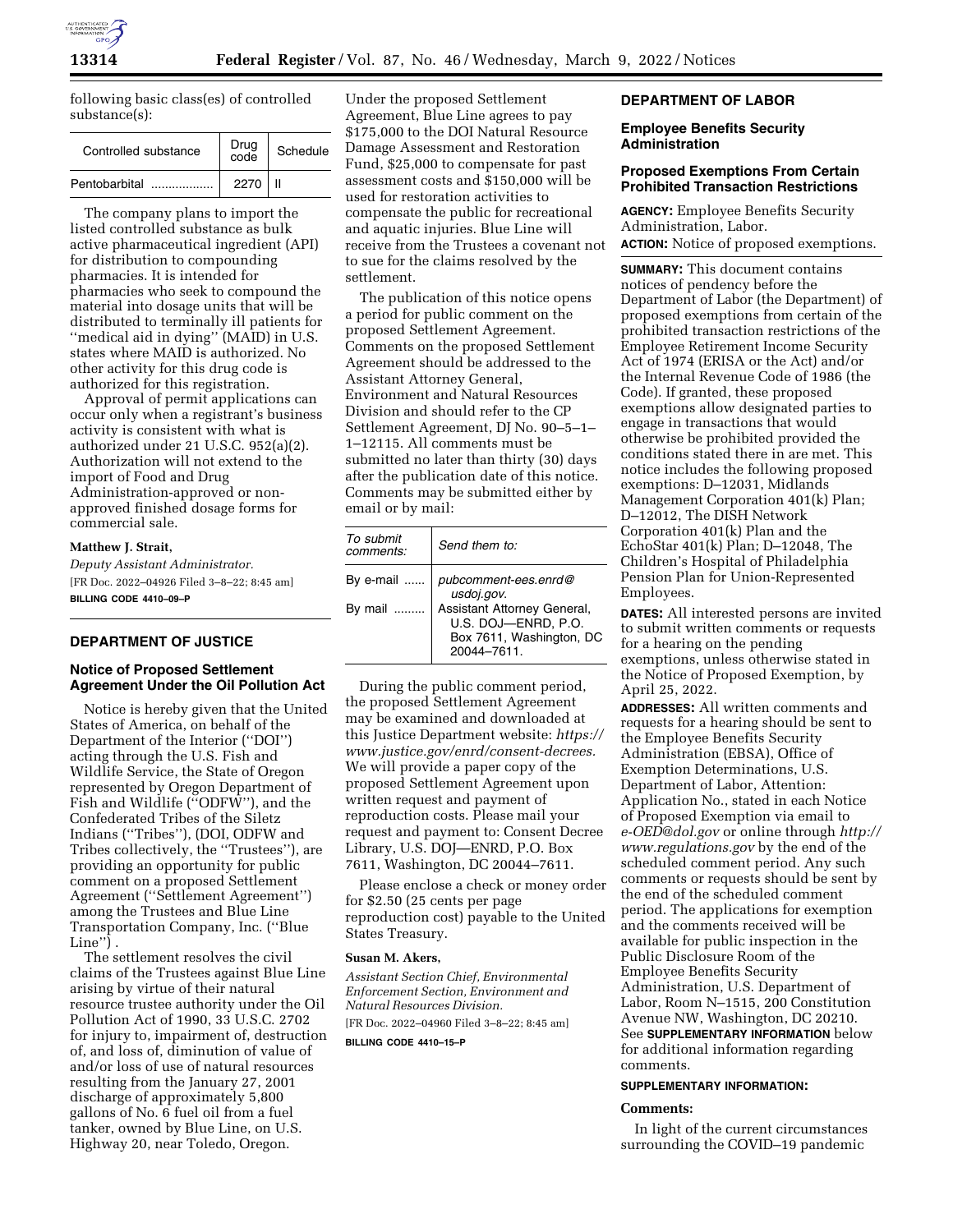caused by the novel coronavirus which may result in disruption to the receipt of comments by U.S. Mail or hand delivery/courier, persons are encouraged to submit all comments electronically and not to follow with paper copies. Comments should state the nature of the person's interest in the proposed exemption and the manner in which the person would be adversely affected by the exemption, if granted. A request for a hearing can be requested by any interested person who may be adversely affected by an exemption. A request for a hearing must state: (1) The name, address, telephone number, and email address of the person making the request; (2) the nature of the person's interest in the exemption and the manner in which the person would be adversely affected by the exemption; and (3) a statement of the issues to be addressed and a general description of the evidence to be presented at the hearing. The Department will grant a request for a hearing made in accordance with the requirements above where a hearing is necessary to fully explore material factual issues identified by the person requesting the hearing. A notice of such hearing shall be published by the Department in the **Federal Register**. The Department may decline to hold a hearing where: (1) The request for the hearing does not meet the requirements above; (2) the only issues identified for exploration at the hearing are matters of law; or (3) the factual issues identified can be fully explored through the submission of evidence in written (including electronic) form.

*Warning:* All comments received will be included in the public record without change and may be made available online at *[http://](http://www.regulations.gov) [www.regulations.gov,](http://www.regulations.gov)* including any personal information provided, unless the comment includes information claimed to be confidential or other information whose disclosure is restricted by statute. If you submit a comment, EBSA recommends that you include your name and other contact information in the body of your comment, but DO NOT submit information that you consider to be confidential, or otherwise protected (such as Social Security number or an unlisted phone number) or confidential business information that you do not want publicly disclosed. However, if EBSA cannot read your comment due to technical difficulties and cannot contact you for clarification, EBSA might not be able to consider your comment. Additionally, the *[http://](http://www.regulations.gov) [www.regulations.gov](http://www.regulations.gov)* website is an

''anonymous access'' system, which means EBSA will not know your identity or contact information unless you provide it in the body of your comment. If you send an email directly to EBSA without going through *[http://](http://www.regulations.gov) [www.regulations.gov,](http://www.regulations.gov)* your email address will be automatically captured and included as part of the comment that is placed in the public record and made available on the internet.

### **Notice to Interested Persons**

Notice of the proposed exemptions will be provided to all interested persons in the manner agreed upon by the applicant and the Department, unless otherwise stated in the Notice of Proposed Exemption, within 15 days of the date of publication in the **Federal Register**. Such notice shall include a copy of the notice of proposed exemption as published in the **Federal Register** and shall inform interested persons of their right to comment and to request a hearing (where appropriate).

The proposed exemptions were requested in applications filed pursuant to section 408(a) of the Act and/or section 4975(c)(2) of the Code, and in accordance with procedures set forth in 29 CFR part 2570, subpart B (76 FR 66637, 66644, October 27, 2011).1 Effective December 31, 1978, section 102 of Reorganization Plan No. 4 of 1978, 5 U.S.C. App. 1 (1996), transferred the authority of the Secretary of the Treasury to issue exemptions of the type requested to the Secretary of Labor. Therefore, these notices of proposed exemption are issued solely by the Department.

The applications contain representations with regard to the proposed exemptions which are summarized below. Interested persons are referred to the applications on file with the Department for a complete statement of the facts and representations.

## **Midlands Management Corporation 401(k) Plan**

### **Oklahoma City, OK**

### **[Application No. D–12031]**

### **Proposed Exemption**

The Department is considering granting an exemption under the authority of Section 408(a) of the Employee Retirement Income Security Act of 1974 (ERISA), in accordance with the procedures set forth in 29 CFR part 2570, subpart B (76 FR 46637, 66644,

October 27, 2011). The proposed exemption relates to lawsuits and a Chapter 7 Bankruptcy Claim (together, the Lawsuits) filed on behalf of the Midlands Management Corporation 401(k) Plan (the Plan) against former Plan service providers and related parties.2 The exemption would permit the payment of \$8,292,189 to the Plan on December 18, 2018, by Safety National Casualty Corporation (Safety National), the corporate parent of Midlands Management Corporation (Midlands or the Applicant), $3$  the Plan sponsor, in exchange for the Plan's assignment to Midlands of the Plan's right to proceeds from the Lawsuits (the Assigned Interests).

The proposed exemption also would permit the potential additional cash payment(s) by Midlands to the Plan if the amount(s) Midlands recovers from the Assigned Interests exceeds \$8,292,189. Midlands would be required to immediately transfer the difference to the Plan (*i.e.,* an amount equal to the excess between the Assigned Interest proceeds and \$8,292,189 (the Excess Recovery Amount)).4 If Midlands receives less than \$8,292,189 in proceeds from the Assigned Interests, then Midlands would be required to automatically forgive any unrecovered shortfall amount. No Plan assets may be transferred to Midlands in connection with this exemption, if granted, and Midlands would not be permitted to receive or retain any proceeds from the Lawsuits other than from the Assigned Interests. All of the transactions that are the subject of this exemption (the Covered Transactions) and their terms would have to be reviewed and monitored by a qualified, independent fiduciary, who, among other things, must complete and submit a report to the Department confirming that all of

<sup>1</sup>The Department has considered exemption applications received prior to December 27, 2011 under the exemption procedures set forth in 29 CFR part 2570, subpart B (55 FR 32836, 32847, August 10, 1990).

<sup>2</sup> In proposing this exemption, the Department is not expressing an opinion regarding the merits of the Plan's lawsuits against its former Plan service providers and related parties, or whether Midlands or related parties met their fiduciary duties with respect to the Plan assets that are the subject of the lawsuit. Among other things, this exemption preserves any right, claim, demand and/or cause of action the Plan may have against: (a) Any fiduciary of the Plan; (b) Midlands; and/or (c) any person or entity related to a person or entity described in (a)– (b).

<sup>3</sup>As described in more detail below, the Restorative Payment was remitted directly to the Plan by Safety National as part of Safety National's 2018 acquisition of Midlands.

<sup>4</sup>However, if there is an excess amount, Midlands may reduce the amount of the excess paid to the plan by the amount of reasonable attorney's fees that Midlands incurred in pursuing the Lawsuits, if the fees were paid to unrelated third parties.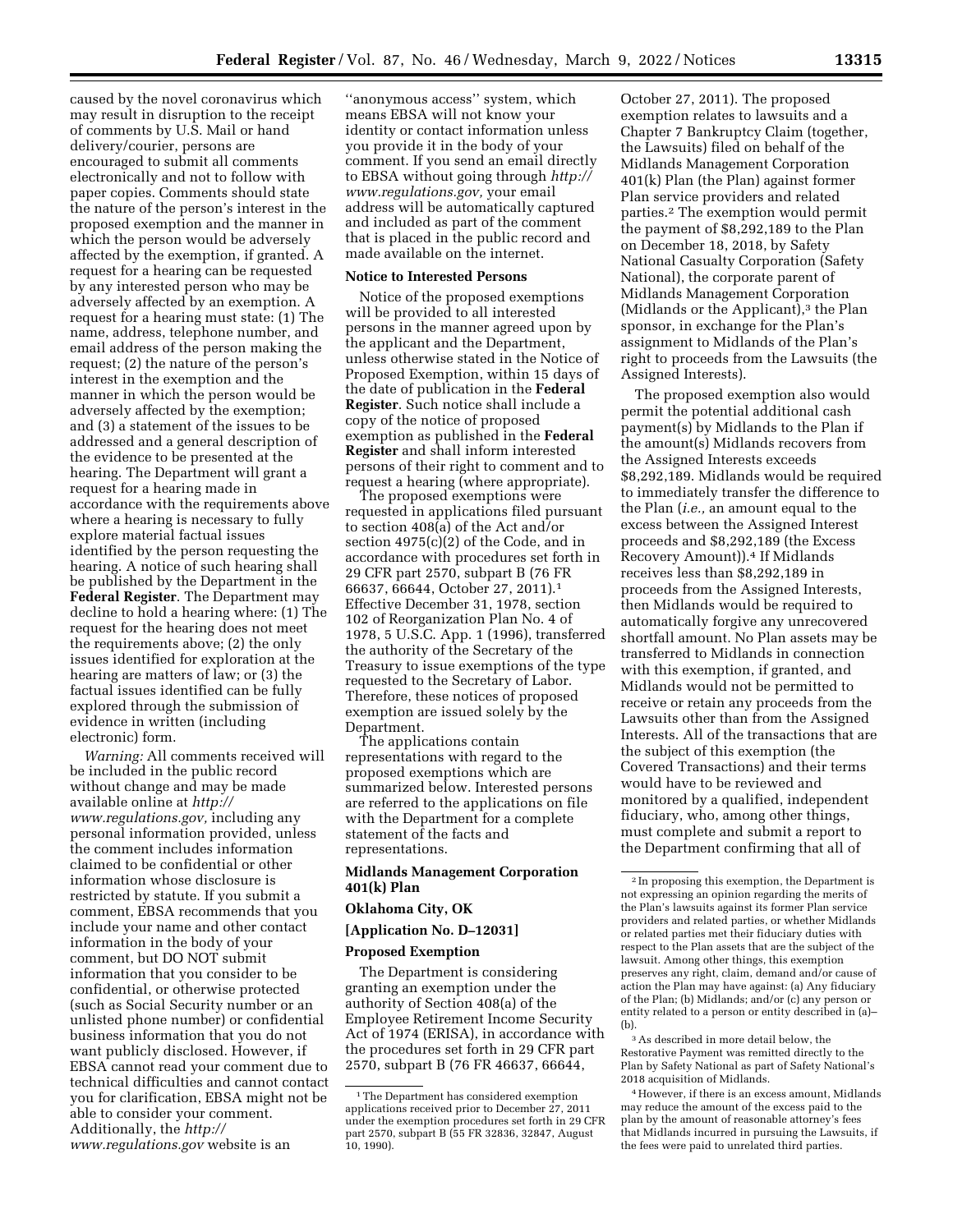the requirements of this exemption, if granted, have been met.5

## **Summary of Facts and Representations** 6

## *Background*

1. *Midlands.* Midlands is a managing general agent, wholesale broker, program administrator and insurance services provider located in Oklahoma City, Oklahoma.

2. *The Plan.* Midlands sponsors the Plan, which is an individual account defined contribution plan. Plan participants may contribute to their individual Plan accounts through either pretax or Roth deferrals. The Plan is administered by the Retirement Plan Committee (the Committee), which is appointed by Midland's board of directors. As of December 31, 2020, the Plan covered 147 participants and held \$15,088,875 in total assets.

3. *Vantage Benefit Administrators.* Up until November 30, 2017, Vantage Benefit Administrators (Vantage) served as the Plan's recordkeeper and thirdparty administrator. In this capacity, Vantage's responsibilities included providing periodic statements to Plan participants and maintaining records of participant account balances.

4. *The Unauthorized Transfers.* The Applicant represents that, beginning as early as 2013, and continuing through 2017, Vantage caused the unauthorized transfers of Plan assets directly to an account that Vantage used to operate its own business. Vantage caused 180 such unauthorized transfers that totaled in excess of \$5.5 million. Vantage concealed the transfers via false account statements and reports.

5. *RSM and the Failure to Monitor.*  Beginning in 2013 and continuing through 2016, Midlands retained RSM US, LLP (RSM), an audit, tax, and consulting firm, to audit the Plan on a regular basis. In this capacity, RSM completed annual audit reports of the Plan for the years 2013 through 2016. The Applicant represents that the Committee relied upon RSM's audit findings as a ''critical means'' to

monitor Vantage's administration of the Plan. The Applicant further represents that RSM's audit reports ultimately failed to detect the unauthorized withdrawals of Plan assets by Vantage. By Nov. 1, 2017, Vantage's unauthorized withdrawals had reduced total Plan assets to \$2,406,654.94, an amount that was approximately \$8 million less than the total reported by RSM in an audit report dated two weeks prior (Oct. 13, 2017).

6. *Beasley and the Calculation of Plan Losses.* The Applicant represents that Midlands first became aware of Vantage's unauthorized withdrawals on October 25, 2017. At that time, Midlands engaged Beasley & Company of Tulsa, Oklahoma (Beasley) to investigate and assess Plan losses incurred in connection with Vantage's unauthorized withdrawals. The Applicant represents that Beasley is not affiliated with Midlands, Safety National, or the Plan. Beasley ultimately concluded that the Plan's total losses incurred in connection with Vantage's unauthorized withdrawals was \$9,292,189, an amount which includes the principal amount misappropriated by Vantage, plus associated lost interest.7

7. *ERISA Lawsuit, Judgment and Bankruptcy.* On December 20, 2017, the Plan and Midlands filed suit against Vantage and its principals, Jeffrey and Wendy Richie, in the United States District Court for the Northern District of Texas in Case No.: 3:17–cv–03459. The complaint alleges that Vantage improperly transferred assets from the Plan. On March 18, 2018, Midlands and the Plan obtained a final judgment (the Judgment) against Vantage and the Richies that awarded \$10,170,452.00, plus post judgment interest, including an award of \$297,836.75 in attorneys' fees.

On April 19, 2018, an involuntary Chapter 7 bankruptcy petition was filed against Vantage by certain of its creditors in the Northern District of Texas (the Vantage Bankruptcy). The Plan and Midlands have filed a creditor claim against the bankruptcy estate of Vantage. The Vantage Bankruptcy is ongoing.

8. *Other Claims.* In addition to the Claims against Vantage and the Richies, the Plan and Midlands filed Claims against the following entities: (a) Matrix Trust Company (Matrix Trust), formerly known as MG Trust, the Plan's custodian; and (b) RSM and Cole & Reed, P.C. (Cole & Reed), the Plan's former auditors, for misrepresentation, breach of contract, breach of fiduciary duties, violations of state law, aiding and abetting, failure to supervise, and common law fraud. Collectively, the claims against these parties, as well as against Vantage and the Richies, are hereinafter referred to as the Lawsuits.

9. *Plan's Payment from Federal Insurance Company.* On November 5, 2018, the Plan received a \$1,000,000 insurance settlement payment in connection with the unauthorized transfers. This settlement payment came via the Plan's crime policy with Federal Insurance Company and was subsequently allocated to participant accounts and reported as ''other contributions'' in the Plan's statement of changes in net assets available for benefits for the year ended December 31, 2018.

10. *Safety National Acquires Midlands.* Before December 18, 2018, Midlands was owned by Caldwell & Partners, Inc. (CAP) and certain individual shareholders of Caldwell Partners, Inc. (the CAP Shareholders). On December 18, 2018, Midlands was acquired by Safety National. Under the Stock Purchase Agreement governing the acquisition, CAP and Midlands merged, with Midlands surviving the merger. Safety National acquired Midlands for a base purchase price of \$33 million, minus certain itemized expenses. Among these itemized expenses was an \$8,292,189 restorative payment to the Plan to restore losses caused by the unauthorized withdrawals of Plan assets by Vantage (the Restorative Payment). This \$8,292,189 Restorative Payment was remitted directly to the Plan by Safety National as part of Safety National's acquisition of Midlands. Midlands currently is a wholly-owned subsidiary of Safety National.

### *Restitution Made to the Plan*

11. *The Restorative Payment.* The Applicant represents that the \$8,292,189 Restorative Payment addresses the \$9,292,189 in aggregate losses incurred by the Plan, as calculated by the Plan's Independent Fiduciary, minus the \$1,000,000 settlement payment that the Plan received from Federal Insurance Company.

12. *The Recovery Rights Agreement.*  In exchange for the Restorative

<sup>5</sup>For purposes of this proposed exemption reference to specific provisions of Title I of the ERISA, unless otherwise specified, should be read to refer as well to the corresponding Code provisions.

<sup>&</sup>lt;sup>6</sup>The Department notes that availability of this exemption would be subject to the express condition that the material facts and representations contained in application D–12031 are true and complete, and accurately describe all material terms of the transactions covered by the exemption. If there were any material change in a transaction covered by the exemption, or in a material fact or representation described in the application, the exemption would cease to apply as of the date of the change.

<sup>7</sup>To calculate lost earnings, Beasley applied the higher of the Plan's actual rate of return as a whole, or the rate of return for the highest performing fund in the Plan's lineup. Beasley represents that, because of market volatility, the Plan's rate of return was negative for the 4th quarter of 2018. Beasley therefore used the fund with the highest rate of return which was the T. Rowe Price Blue Chip Growth fund which had returned 5.32% year-todate. In addition, Beasley represents that it calculated lost dividends on participant accounts and that the average lost dividends calculation was 4.28%.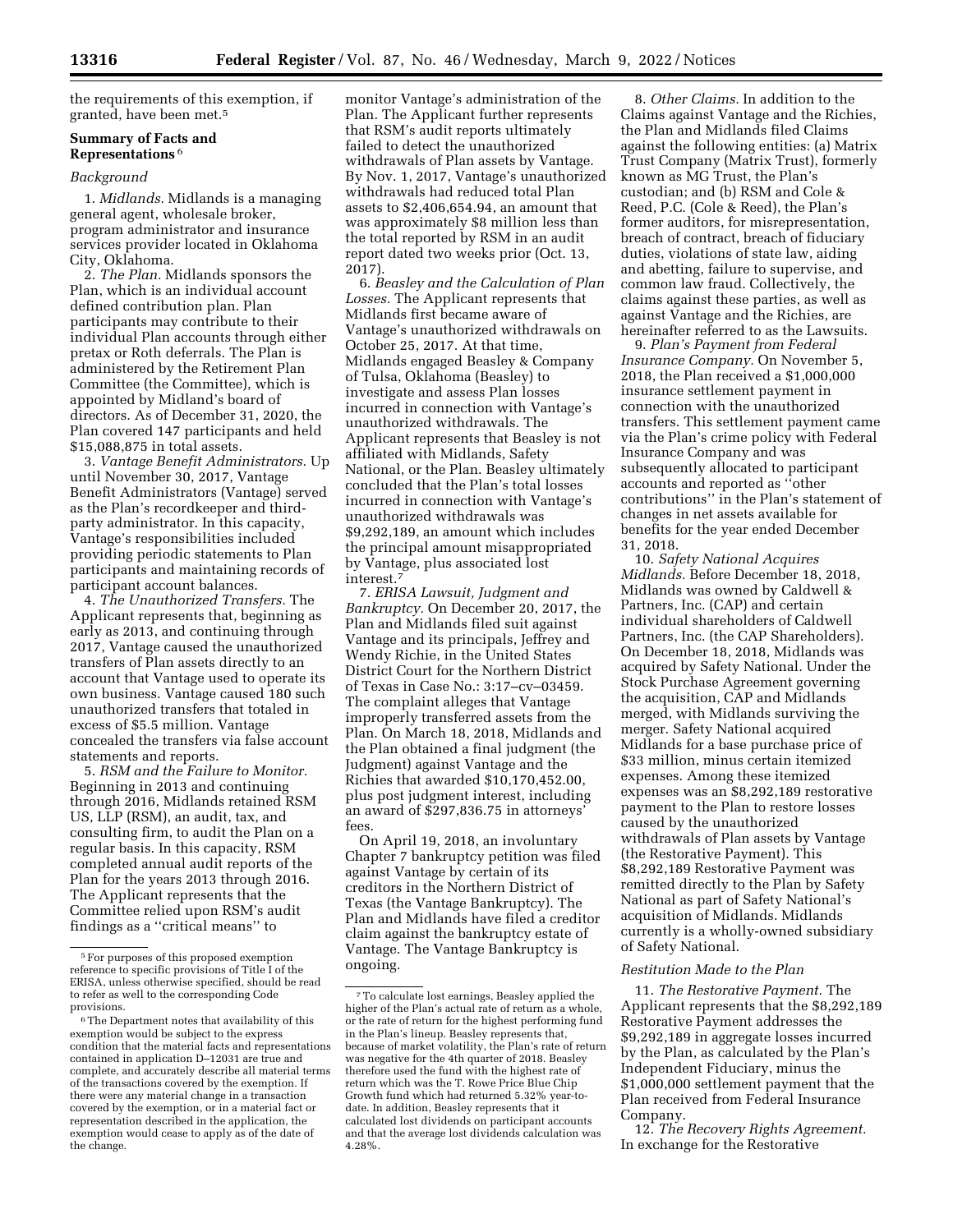Payment, the Plan transferred the Assigned Interests to Midlands pursuant to a Recovery Rights Agreement. As discussed throughout this exemption, the Assigned Interests represent the Plan's rights to receive proceeds from the Lawsuits, with the limitations described below. The Recovery Rights Agreement provides that the Assigned Interests consist of the Plan's rights, title, and interests in and to all financial recoveries payable with respect to the claims underlying the Lawsuits. Under the terms of this proposed exemption, Midlands could not receive or retain any proceeds from the Lawsuits other than from the Assigned Interests.

If Midlands recovers more than \$8,292,189 (*i.e.,* the Restorative Payment amount) from the Assigned Interests, Midlands would be required to immediately transfer that excess to the Plan. However, Midlands may reduce the excess amount (but not the Restorative Payment Amount) by the amount of reasonable attorney's fees that Midlands paid to unrelated third parties while pursuing the Assigned Interests. Any amount transferred to the Plan must be accurately and properly allocated to Plan participants' accounts. Conversely, if Midlands recovers less than \$8,292,189 from the Assigned Interests (a) the Plan would not be required to repay any amount of the Restorative Payment back to Midlands, and (b) Midlands would be solely responsible for all costs and expenses associated with pursuing the Assigned Interests.

As required under this exemption and as noted above, in entering into the Recovery Rights Agreement, or for any other reason, the Plan did not release any claims, demands, and/or causes of action which it may have or have had against any fiduciary of the Plan, Midland and/or any person or entity related to the Plan or to Midlands. As required under this exemption and as the Applicant represents, the Plan has not and will not incur any expenses or bear any costs in connection with the assignment of its rights under the Recovery Rights Agreement, the Lawsuits, or the exemption request submitted on behalf of the Plan. As required by this exemption and as stated in the Recovery Rights Agreement, the Plan has not and will not pay any interest with respect to the Restorative Payment, and no Plan assets were pledged to secure the Restorative Payment. Finally, this exemption requires the Covered Transactions not to involve any risk of loss to either the Plan or the participants and beneficiaries of the Plan.

13. *Efforts to Recover from Vantage and Other Responsible Parties.* In its initial application for exemptive relief, the Applicant estimated that the ultimate recovery amounts from the Assigned Interests would be as follows: (a) \$1.3 million from Matrix Trust; (b) \$2.8 million from RSM LLP and Cole & Reed; and (c) between \$500,000 and \$2 million from the Chapter 7 Estate of Vantage. The Applicant has since supplemented this information and represents that it anticipates recovering up to \$4 million total, or approximately 49 percent of the Restorative Payment amount. The Applicant represents that the only remaining claim is the creditor claim against the bankruptcy estate of Vantage, which is not expected to result in any recovery.

## *Independent Fiduciary Oversight*

14. *The Independent Fiduciary.*  Midlands retained Prudent Fiduciary Services, LLC (PFS) of West Covina, California, to serve as the independent fiduciary to the Plan with respect to the Covered Transactions. The Applicant represents that the selection of PFS was based solely on PFS's qualifications to serve as a qualified independent fiduciary, and was made after a prudent process, and without regard to whether PFS's views were likely to favor the interests of Midlands, or related parties. PFS provides Independent Fiduciary, ERISA compliance consulting, and expert witness services related to employee benefit plans. PFS represents that its duties and obligations as the Plan's Independent Fiduciary are being carried out by Miguel Paredes. Mr. Paredes is the founder of PFS.

PFS represents and certifies that neither PFS nor Mr. Paredes has, or has had, any material connection or relationship with either Midlands or the Plan that would create a conflict of interest or prevent PFS or Mr. Paredes from carrying out the duties and obligations required of him as Independent Fiduciary to the Plan for the purposes of the Covered Transactions. PFS also represents that the total revenue it has received in each year, from all parties in interest to this exemption, including Midlands and the Plan, represents approximately 0.25% of PFS's total revenue from its prior tax year.

15. In connection with its engagement as Independent Fiduciary, PFS represents the following: (a) No party related to this exemption has, or will, indemnify PFS in whole or in part for negligence and/or for any violation of state or federal law that may be attributable to PFS in performing its duties as Independent Fiduciary on

behalf of the Plan; (b) no contract or instrument that PFS enters into with respect to the Covered Transactions that are the subject of the exemption purports to waive any liability under state or federal law for any such violation by PFS; (c) neither PFS, nor any parties related to PFS, have performed any prior work on behalf of Midlands, or on behalf of any party related to Midlands; (d) neither PFS, nor any parties related to PFS, have any financial interest with respect to PFS's work as Independent Fiduciary, apart from the express fees and reimbursement for reasonable expenses paid to PFS to represent the Plan with respect to the Covered Transactions that are the subject of this exemption; (e) neither PFS, nor any parties related to PFS, have received any compensation or entered into any financial or compensation arrangements with Midlands, or any parties related to Midlands; and (f) that PFS has not and will not enter into any agreement or instrument that violates ERISA Section 410 or the Department's Regulations Section 2509.75–4.8 The Department notes that PFS's continued compliance with each of these representations is a condition of the exemption.

16. *Independent Fiduciary Duties.* As Independent Fiduciary, PFS must: (a) Review the terms and conditions of the Restorative Payment, the Recovery Rights Agreement, and the proposed and final exemption; (b) determine that the Covered Transactions are prudent, in the interest of, and protective of the Plan and its participants and beneficiaries; (c) confirm that the Restorative Payment amount has been made to the Plan and appropriately allocated; (d) continually monitor the Lawsuits and the Assigned Interests on an ongoing basis to determine whether any excess recovery amount should be remitted to and retained by the Plan; and (e) represent that it has not and will not enter into any agreement or instrument that violates ERISA Section 410 or the Department's Regulations Section 2509.75–4.

Additionally, not later than 90 days after the resolution of Midland's efforts to collect proceeds from the Assigned Interests, the Independent Fiduciary must submit a written statement to the Department demonstrating that all of the

<sup>8</sup>ERISA Section 410 provides, in part, that ''except as provided in ERISA sections 405(b)(1) and 405(d), any provision in an agreement or instrument which purports to relieve a fiduciary from responsibility or liability for any responsibility, obligation, or duty under this part [meaning ERISA Section 410(a)] shall be void as against public policy.''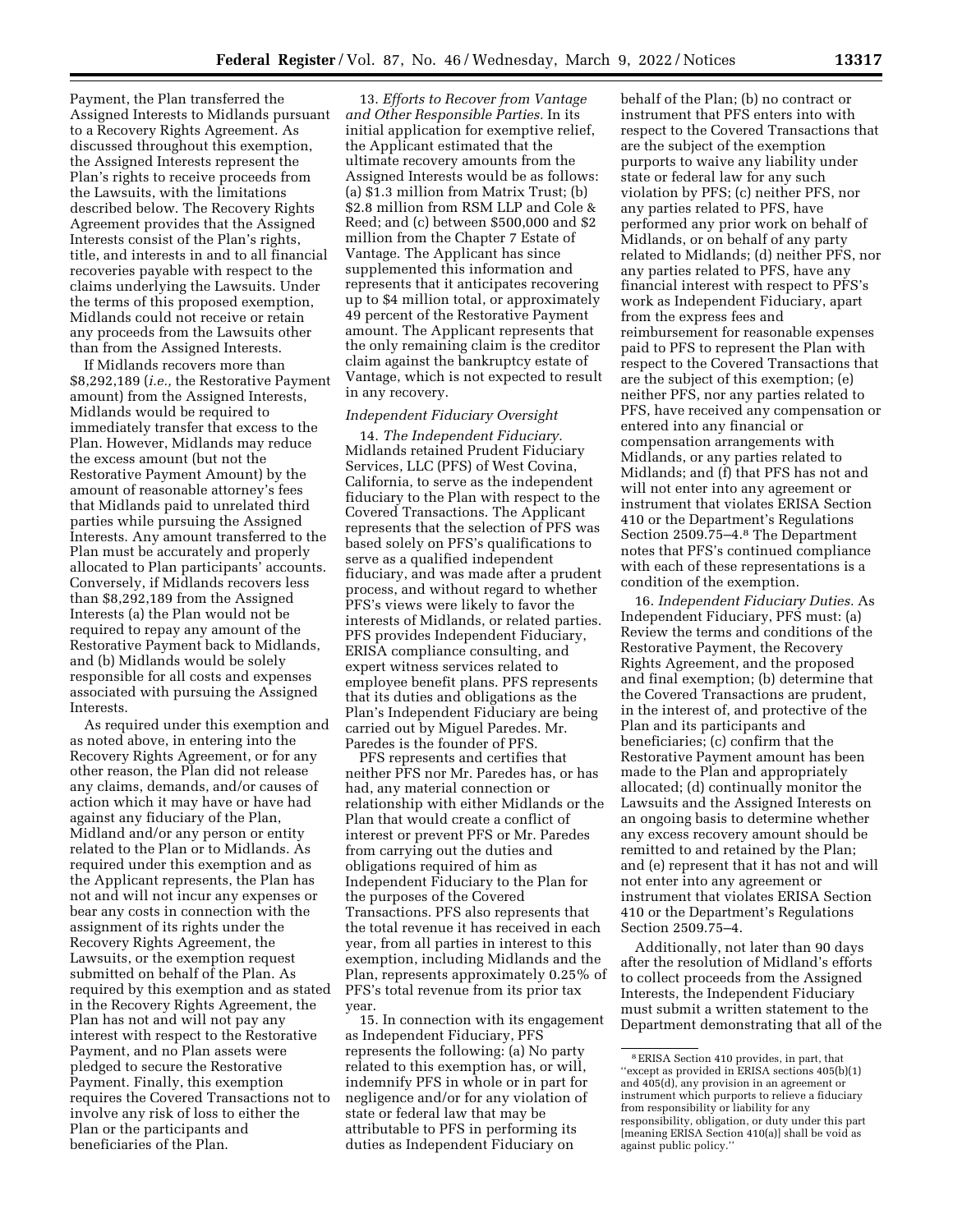terms and conditions of the exemption have been met.

17. *The Independent Fiduciary Report.* On September 4, 2020, Mr. Paredes completed his Independent Fiduciary Report (the Independent Fiduciary Report), wherein he determined that the Covered Transactions were prudent, in the interest of, and protective of the Plan and its participants and beneficiaries. In developing his Independent Fiduciary Report, Mr. Paredes represents that he: (a) Conducted a review of documents related to the litigation involving the Plan, as well as the Assigned Interests; (b) reviewed documents related to the terms and conditions of the Recovery Rights Agreement; (c) conducted discussions with Midland's counsel; and (d) reviewed applicable laws and guidance.

In the Independent Fiduciary Report, Mr. Paredes states that the Covered Transactions are reasonable, prudent, and in the best interest of the Plan and its participants and beneficiaries. Mr. Paredes states that the Recovery Rights Agreement presents a recovery scenario that appears to come with no risk of loss to the Plan and its participants and appears overall to be fair and reasonable from the Plan's perspective. Mr. Paredes states that the Plan will not be responsible for, nor bear any of the expenses or costs associated with, the litigation to recover on the Assigned Interests. Mr. Paredes states that the Covered Transactions benefit the Plan's participants and beneficiaries by allowing them to immediately receive the benefit of the Restorative Payment amount, as opposed to having to wait for the Lawsuits to run their normal course, which could be quite lengthy.

Mr. Paredes states that the Plan and its participants and beneficiaries will benefit from provisions in the Recovery Rights Agreement that would protect them if the actual recovery amounts obtained from the Assigned Interests were different than the Restorative Payment amount received by the Plan. In this regard, Mr. Paredes explains that if the actual recovery amount obtained by Midlands from the Assigned Interests were less than the Restorative Payment amount, Midlands would automatically forgive any unrecovered shortfall amount. However, if the actual recovery amount received were more than the Restorative Payment amount, the Plan would receive and retain any such excess recovery amount. As noted above, this proposed exemption would require the Independent Fiduciary to continually monitor the Lawsuits and the Assigned Interests on an ongoing basis to determine whether there is an

excess recovery amount that would be remitted to and retained by the Plan.

In sum, Mr. Paredes concludes that, under the terms of the Recovery Rights Agreement, the Covered Transactions allow the Plan to receive the immediate benefit of the Restorative Payment while preserving the right to retain any excess recovery amounts associated with the Assigned Interests. Mr. Paredes states that the terms and conditions of the Recovery Rights Agreement are at least equivalent to, and for all intents and purposes, more favorable than the terms and conditions the Plan would have been able to obtain in an arm's length transaction with an unrelated party. Mr. Paredes further states that, as a result of the Covered Transactions, the Plan's participants and beneficiaries, would not lose any benefits, and the Plan would not be harmed or legally or financially impaired.

#### *ERISA Analysis*

18. ERISA Section 406(a)(1)(A) prohibits a plan fiduciary from causing the plan to engage in a transaction if the fiduciary knows or should know that such transaction constitutes a direct or indirect sale or exchange of any property between the plan and a partyin-interest. Midlands, as an employer whose employees are covered by the Plan, is a party-in-interest with respect to the Plan under ERISA Section 3(14)(C). Midlands's contribution of the Restorative Payments to the Plan and the Plan's potential repayment to Midlands with litigation or settlement proceeds would constitute impermissible exchanges between the Plan and a party-in-interest in violation of ERISA Section 406(a)(1)(A).

ERISA Section 406(a)(1)(D) prohibits a plan fiduciary from causing a plan to engage in a transaction if the fiduciary knows or should know that the transaction constitutes a direct or an indirect transfer to, or use by or for the benefit of, a party-in-interest, of the income or assets of the plan. The Committee is a party-in-interest with respect to the Plan under ERISA Section 3(14)(A), because it is plan fiduciary. The Restorative Payment to the Plan and the Plan's corresponding assignment of Lawsuit proceeds to Midlands pursuant to the Recovery Rights Agreement violate ERISA Section 406(a)(1)(D).

### *Statutory Findings*

19. Based on the conditions that are included in this proposed exemption, the Department has tentatively determined that the relief sought by the Applicant would satisfy the statutory requirements for the Department to

make the following findings to grant an exemption under ERISA Section 408(a).

a. *The Proposed Exemption Is*  ''*Administratively Feasible.*'' The Department has tentatively determined that the proposed exemption is administratively feasible. In this regard the Department notes that the Independent Fiduciary must represent the interests of the Plan for all purposes with respect to the Covered Transactions. Further, not later than 90 days after the resolution of Midland's efforts to collect proceeds from the Assigned Interests, the Independent Fiduciary must submit a written statement to the Department demonstrating that the Covered Transactions have met all of the terms and conditions of the exemption.

b. *The Proposed Exemption Is* ''*In the Interests of the Plan.*'' The Department has tentatively determined that the proposed exemption is in the interests of the Plan and its participants. The Restorative Payment immediately provided the Plan with \$8,292,189 in cash. If the Plan did not receive the immediate Restorative Payment, the individual account balances of Plan participants would have remained underfunded in the aggregate by \$8,292,189 until the Lawsuits were resolved.

c. *The Proposed Exemption Is*  ''*Protective of the Plan.*'' The Department has tentatively determined that the proposed exemption is protective of the rights of Plan participants and beneficiaries. Among other things, if Midlands ultimately receives more than \$8,292,189 from the Assigned Interests, Midlands must immediately transfer the excess between the Assigned Interest proceeds and \$8,292,189 to the Plan. If Midlands receives less than \$8,292,189 from the Assigned Interest, then Midlands must automatically forgive any unrecovered shortfall amount.

#### *Summary*

20. Based on the conditions that are included in this proposed exemption, the Department has tentatively determined that the relief sought by the Applicant would satisfy the statutory requirements for an exemption under ERISA Section 408(a).

#### **Proposed Exemption**

The Department is considering granting an exemption under the authority of ERISA Section 408(a) and Code Section 4975(c)(2) and in accordance with the procedures set forth in 29 CFR part 2570, subpart B (55 FR 32836, 32847, August 10, 1990).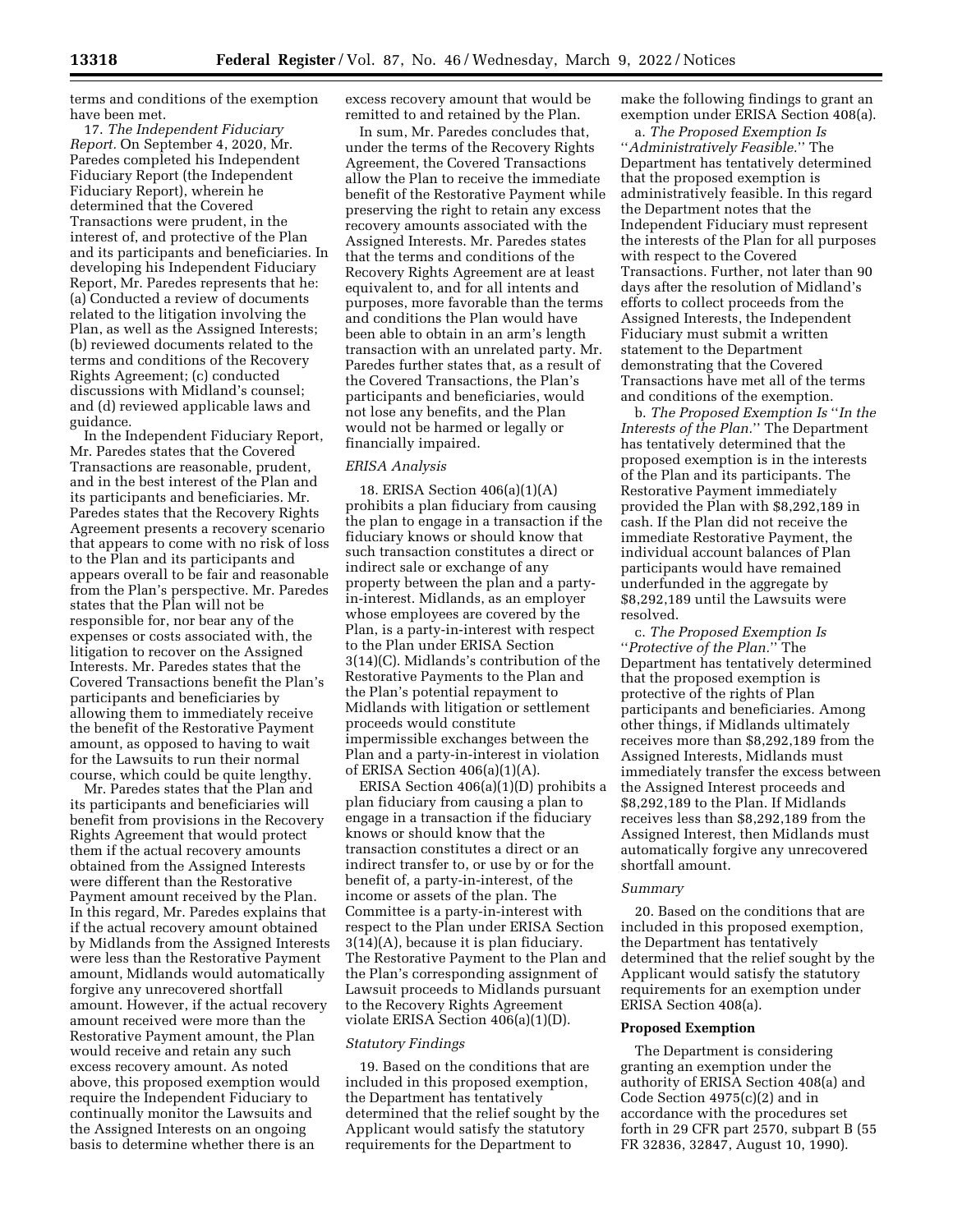### *Section I. Definitions*

(a) The term ''Assigned Interests'' means the Plan's right to proceeds from the Lawsuits, which were transferred to Midlands in return for the Restorative Payment.

(b) The term ''Independent Fiduciary'' means Prudent Fiduciary Services, LLC or a successor Independent Fiduciary, to the extent PFS or the successor Independent Fiduciary continues to serve in such capacity, and who:

(1) Is not an affiliate of Midlands and does not hold an ownership interest in Midlands or affiliates of Midlands;

(2) Was not a fiduciary with respect to the Plan before its appointment to serve as the Independent Fiduciary;

(3) Has acknowledged in writing that it:

(i) Is a fiduciary with respect to the Plan and has agreed not to participate in any decision regarding any transaction in which it has an interest that might affect its best judgment as a fiduciary; and

(ii) Has appropriate technical training or experience to perform the services contemplated by the exemption;

(4) Has not entered into any agreement or instrument that violates the prohibitions on exculpatory provisions in ERISA Section 410 or the Department's regulation relating to indemnification of fiduciaries at 29 CFR 2509.75–4;

(5) Has not received gross income from Midlands or affiliates of Midlands for that fiscal year in an amount that exceeds two percent (2%) of the Independent Fiduciary's gross income from all sources for the prior fiscal year. This provision also applies to a partnership or corporation of which the Independent Fiduciary is an officer, director, or 10 percent (10%) or more partner or shareholder, and includes as gross income amounts received as compensation for services provided as an independent fiduciary under any prohibited transaction exemption granted by the Department; and

(6) No organization or individual that is an Independent Fiduciary, and no partnership or corporation of which such organization or individual is an officer, director, or ten percent (10%) or more partner or shareholder, may acquire any property from, sell any property to, or borrow any funds from Midlands or from affiliates of Midlands while serving as an Independent Fiduciary. This prohibition will continue for a period of six months after the party ceases to be an Independent Fiduciary and/or the Independent Fiduciary negotiates any transaction on behalf of the Plan during the period that

the organization or individual serves as an Independent Fiduciary.

(c) The term ''Lawsuits'' means the suit filed by the Plan and Midlands against Vantage and its principals, Jeffrey and Wendy Richie in Case No.: 3:17–cv–03459, the bankruptcy claims filed against the Chapter 7 Estate of Vantage, and the claims filed against Matrix Trust, RSM and Cole & Reed, for misrepresentation, breach of contract, breach of fiduciary duties, violations of state law, aiding and abetting, failure to supervise, and common law fraud.

(d) The term ''Midlands'' includes the following entities: (i) Midlands Management Corporation, (ii) the CAP Shareholders, and (iii) Cap Managers, LLC.

(e) The ''Plan'' means the Midlands Management Corporation 401(k) Plan.

(f) The term ''Recovery Rights Agreement'' means the written agreement under which the Plan agreed to transfer its rights to the Assigned Interests in exchange for the Restorative Payment.

(g) The term ''Restorative Payment'' means the \$8,292,189 payment that was remitted to the Plan by Safety National as part of Safety National's acquisition of Midlands.

#### *Section II. Covered Transactions*

If the proposed exemption is granted, the restrictions of ERISA Sections  $406(a)(1)(A)$  and (D) shall not apply to: (1) The December 18, 2018 Restorative payment of \$8,292,189 to the Plan by Safety National in exchange for the Plan's assignment to Midlands of the Assigned Interests; and (2) the potential additional cash payment(s) by Midlands to the Plan if the amount(s) Midlands receives from the Assigned Interests exceeds \$8,292,189, provided the conditions described below are met.

### *Section III. Conditions*

(a) The Restorative Payment and any Excess Recovery Amount payment, described below, are properly allocated to the Plan's participants' accounts;

(b) If Midlands receives more than \$8,292,189 from the Assigned Interests, Midlands must immediately transfer to the Plan the Excess Recovery Amount, which is the difference between the amount of Assigned Interest proceeds and \$8,292,189. Midlands may reduce the Excess Recovery Amount (but not the Restorative Payment amount) paid to the Plan only by the amount of reasonable attorney's fees that Midlands incurred in pursuing the Assigned Interests, if the fees were paid to unrelated third parties;

(c) If Midlands receives less than \$8,292,189 from the Assigned Interests, then Midlands must automatically forgive any unrecovered shortfall amount, with no Plan assets transferred to Midlands;

(d) In connection with its receipt of the Restorative Payment, the Plan has not and will not release any claims, demands and/or causes of action it may have against: (1) Any fiduciary of the Plan; (2) Midlands; and/or (3) any person or entity related to a person or entity identified in (1)–(2) of this paragraph;

(e) A qualified, independent fiduciary (the Independent Fiduciary), which is unrelated to Midlands and/or its affiliates and is acting solely on behalf of the Plan in full accordance with its obligations of prudence and loyalty under ERISA sections 404(a)(1)(A) and (B):

(1) Reviewed the terms and conditions of the Restorative Payment, the Recovery Rights Agreement, the proposed exemption and final exemption;

(2) Determined that the Covered Transactions were prudent, in the interest of, and protective of the Plan and its participants and beneficiaries;

(3) Confirms that the Restorative Payment amount was properly made to the Plan and appropriately allocated;

(4) Monitors the Plan's Assigned Interests on an ongoing basis to ensure that all recovery amounts due the Plan were immediately and properly remitted to the Plan;

(5) Monitors and ensures that legal fees paid in connection with the Assigned Interests and the Lawsuits are limited to reasonable attorney's fees paid to unrelated third parties that Midlands incurred in pursuing recoveries from the Assigned Interests and the Lawsuits;

(6) Has not entered into any agreement or instrument that violates ERISA section 410 or Department's Regulations codified at 29 CFR Section 2509.75–4;

(f) No party associated with this exemption has or will indemnify the Independent Fiduciary and the Independent Fiduciary will not request indemnification from any party associated with this exemption, in whole or in part, for negligence and/or any violation of state or federal law that may be attributable to the Independent Fiduciary in performing its duties to the Plan with respect to the Proposed Transactions. In addition, no contract or instrument may purport to waive any liability under state or federal law for any such violation;

(g) Not later than 90 days after the resolution of Midlands' collection efforts with respect to the Assigned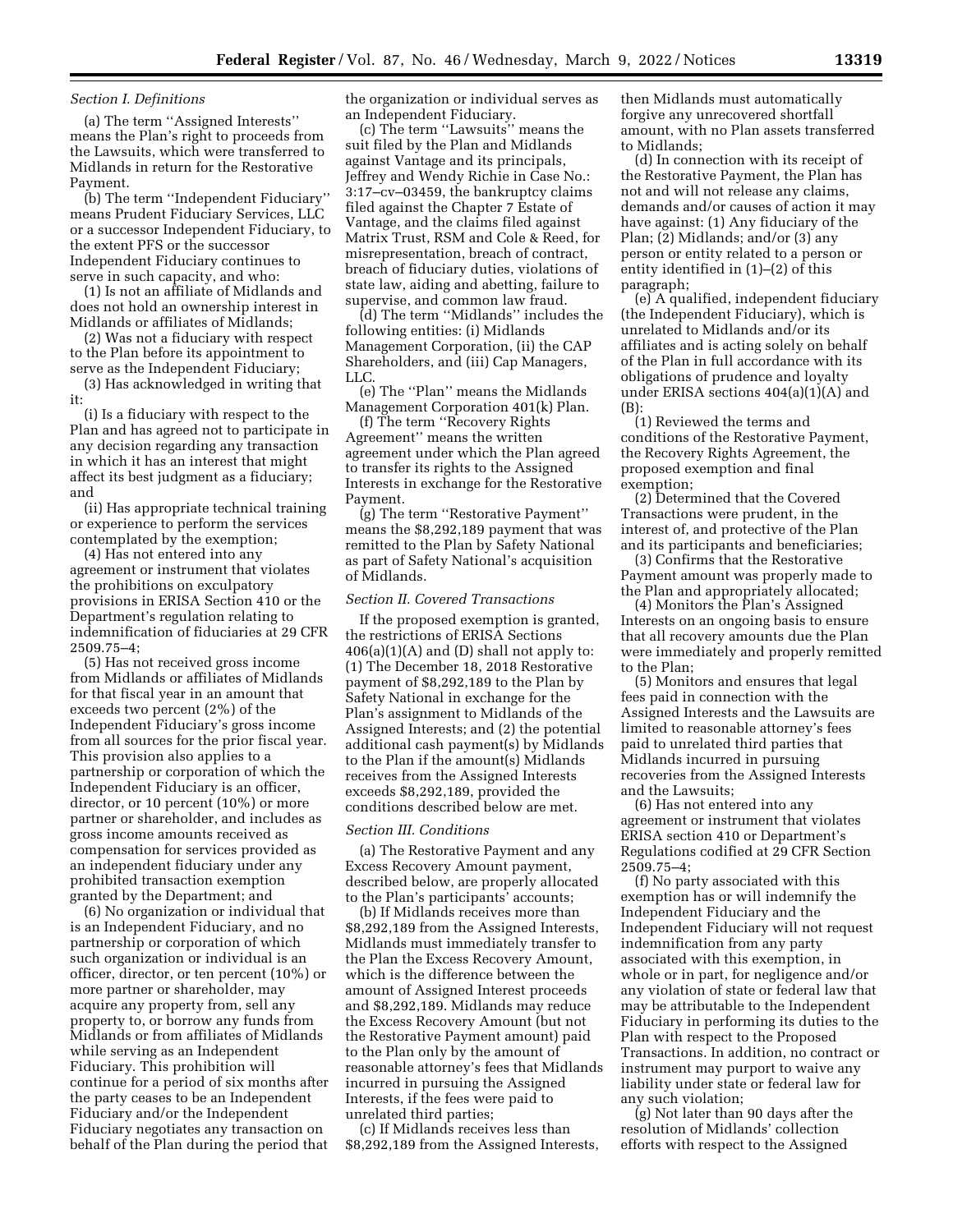Interests, the Independent Fiduciary must submit a written statement to the Department confirming and demonstrating that all of the requirements of the exemption have been met;

(h) If an Independent Fiduciary resigns, is removed, or is unable to serve as an Independent Fiduciary for any reason, the Independent Fiduciary must be replaced by a successor entity that: (1) Meets the definition of Independent Fiduciary detailed above in Section II(b); and (2) otherwise meets all of the qualification, independence, prudence and diligence requirements set out in this exemption. Further, any such successor Independent Fiduciary must assume all of the duties of the outgoing Independent Fiduciary. As soon as possible before the appointment of a successor Independent Fiduciary, the Applicant must notify the Department's Office of Exemption Determinations of the change in Independent Fiduciary and such notification must contain all material information including the qualifications of the successor Independent Fiduciary;

(i) Neither the Independent Fiduciary, nor any parties related to the Independent Fiduciary, have performed any prior work on behalf of Midlands, or on behalf of any party related to Midlands;

(j) Neither the Independent Fiduciary, nor any parties related to the Independent Fiduciary, have any financial interest with respect to the Independent Fiduciary's work as Independent Fiduciary, apart from the express fees and reimbursement for reasonable expenses paid to the Independent Fiduciary to represent the Plan with respect to the Covered Transactions that are the subject of this exemption;

(k) Neither the Independent Fiduciary, nor any parties related to the Independent Fiduciary, have received any compensation or entered into any financial or compensation arrangements with Midlands, or any parties related to Midlands;

(l) The Plan pays no interest in connection with the Restorative Payment;

(m) No Plan assets are pledged to secure the Restorative Payment;

(n) The Covered Transactions do not involve any risk of loss to either the Plan or its participants and beneficiaries;

(o) The Plan has no liability for the Restorative Payment, even in the event that the amount recovered by Midlands with respect to the Assigned Interests is less than \$8,292,189;

(p) The Plan does not incur any expenses, commissions or transaction costs in connection with the Covered Transactions and this exemption;

(q) Midlands may not receive or retain any proceeds from the Lawsuits other than from the Assigned Interests;

(r) All terms of the Covered Transactions are and will remain at least as favorable to the Plan as the terms and conditions the Plan could obtain in a similar transaction negotiated at arm'slength with unrelated third parties; and

(s) All of the material facts and representations set forth in the Summary of Facts and Representation are true and accurate.

*Effective Date:* If granted, the exemption will be in effect as of December 18, 2018.

### **Notice to Interested Persons**

Those persons who may be interested in the publication in the **Federal Register** of the notice of proposed exemption (the Notice) include participants and beneficiaries of the Plan. The Applicant will provide notification to interested persons, and to representatives of all the parties to the litigation described above, by electronic mail and first-class mail within fifteen (15) calendar days of the date of the publication of the Notice in the **Federal Register**. The mailing will include a copy of the Notice, as it appears in the **Federal Register** on the date of publication, plus a copy of the Supplemental Statement, as required, pursuant to 29 CFR 2570.43(b)(2), which will advise interested persons of their right to comment and/or to request a hearing.

The Department must receive all written comments and requests for a hearing no later than forty-five (45) calendar days from the date of the publication of the Notice in the **Federal Register**.

All comments will be made available to the public.

*Warning:* Do not include any personally identifiable information (such as a name, address, Social Security number, or other contact information) or confidential business information that you do not want publicly disclosed. All comments may be posted on the internet and can be retrieved by most internet search engines.

*Further Information Contact:* Mr. Joseph Brennan of the Department, telephone (202) 693–8456. (This is not a toll-free number.)

## **The DISH Network Corporation 401(k) Plan and the EchoStar 401(k) Plan**

# **Located in Englewood, CO**

### **[Application No. D–12012]**

## **Proposed Exemption**

The Department is considering granting an exemption under the authority of section 408(a) of the Employee Retirement Income Security Act of 1974, as amended (ERISA) and section 4975(c)(2) of the Internal Revenue Code of 1986, as amended (the Code), and in accordance with the procedures set forth in 29 CFR part 2570, subpart B (76 FR 66637, 66644, October 27, 2011). The proposed exemption would permit the acquisition and holding by the DISH Network Corporation 401(k) Plan (the DISH Plan) and the EchoStar 401(k) Plan (the EchoStar Plan) of subscription rights that were issued on November 26, 2019, by the DISH Network Corporation (DISH or the Applicant), a party in interest with respect to the Plans.9

### **Summary of Facts and Representations** 10

#### *The Parties*

1. *DISH and EchoStar.* DISH is a livelinear television programming provider. Charles W. Ergen is the Chairman and controlling shareholder of DISH. In addition, Mr. Ergen beneficially owns greater than 50% of the total combined voting power of EchoStar Corporation (EchoStar). EchoStar is a global provider of satellite communications solutions.

2. *The DISH Plan.* The DISH Plan is a defined contribution 401(k) plan, with \$683,135,811.95 in total assets and 18,936 participants, as of November 25, 2019. In the past, DISH made discretionary employer profit sharing contributions to the DISH Plan, in the form of DISH common stock. The DISH common stock (DISH Stock) is held within a DISH Stock fund (the DISH Stock Fund) in the DISH Plan. Each

10The Summary of Facts and Representations is based on the Applicant's representations and does not reflect factual findings or opinions of the Department, unless indicated otherwise. The Department notes that availability of this exemption, if granted, is subject to the express condition that the material facts and representations contained in application D-12012 are true and complete, and accurately describe all material terms of the transactions covered by the exemption. If there is any material change in a transaction covered by the exemption, or in a material fact or representation described in the application, the exemption will cease to apply as of the date of such change.

<sup>9</sup>For purposes of this proposed exemption, references to the provisions of Title I of ERISA, unless otherwise specified, should be read to refer as well to the corresponding provisions of Code Section 4975.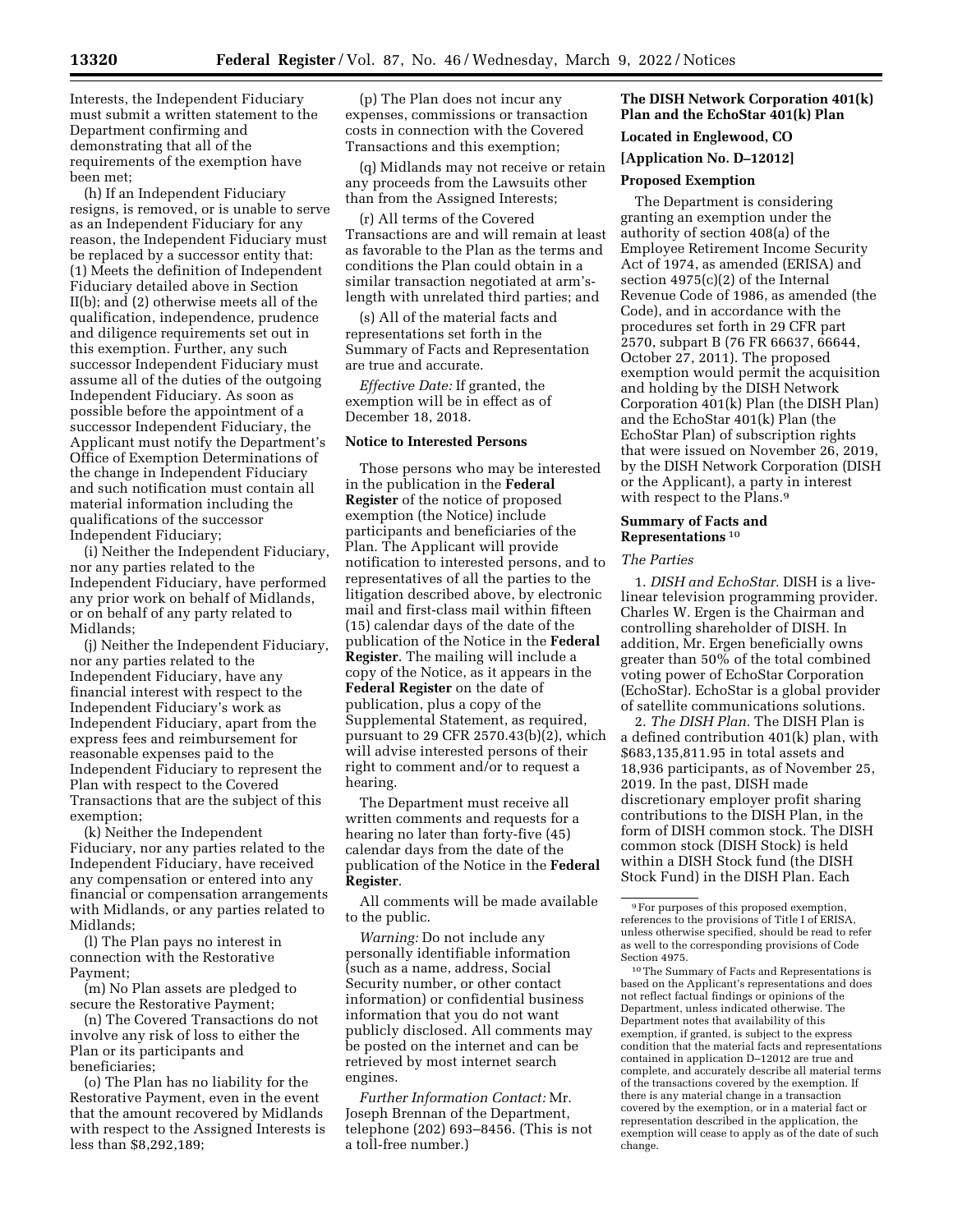participant eligible to receive a discretionary profit-sharing contribution under the terms of the DISH Plan is allocated a balance in the DISH Stock Fund when the contribution is made. As of November 25, 2019, the DISH Plan held 3,333,185.696 shares of Class A DISH common stock, with a fair market value of \$118,261,428.49, representing approximately 1.3% of DISH's 254,626,165 outstanding shares of Class A common stock.

3. *The EchoStar Plan.* The EchoStar Plan is a defined contribution 401(k) Plan, with \$496,363,649.64 in total assets and 2,572 participants, as of November 25, 2019. As of that same date, the EchoStar Plan held 167,634.586 shares of Class A DISH common stock within the DISH Stock Fund of the EchoStar Plan, with a fair market value of \$5,938,915.24. The DISH Stock held by the EchoStar Plan, represented approximately 0.03% of DISH's 254,626,165 outstanding shares of Class A common stock.

### *The Rights Offering*

4. On November 7, 2019, DISH announced its intent to conduct a rights offering (the Offering), for general corporate purposes, including investments in DISH's wireless business. Under the Offering, all holders of record of DISH's Class A and B common stock and outstanding convertible notes (as of November 17, 2019 (the Record Date)), would automatically receive certain rights (the Rights), at no charge. Specifically, each holder would receive one (1) Right for every 18.475 shares of DISH Class A or B common stock, or Class A common stock equivalent (as applicable). 11 Fractional Rights were not issued. If an eligible holder would have received a fractional Right, DISH rounded down to the nearest whole number.

5. A total of 29,834,992 Rights to purchase 29,834,992 Class A shares of DISH common stock were issued in the Offering. Each Right entitled the holder to purchase one share of DISH's Class A Common Stock for \$33.52 per whole share of Class A Common Stock.12 Rights could only be exercised in aggregate for whole numbers of shares of DISH's Class A Common Stock. DISH did not include an oversubscription offer to purchase additional shares of

Class A Common Stock that may have remained unsubscribed as a result of any unexercised Rights after the expiration of the Offering.

6. On November 22, 2019, DISH distributed the Rights to registered holders of eligible securities. According to the Applicant, the National Association of Securities Dealer Automated Quotation system (NASDAQ) determined that shares of DISH Class A common stock would continue to trade with the right to receive the Rights until November 25, 2019 (the Ex-Date).13

7. The Applicant states that all eligible holders held the Rights until the Rights expired, were exercised, or were sold. A holder had the right to exercise some, all, or none of its Rights. The Rights could be exercised commencing on November 22, 2019, and elections to exercise the Rights had to be received by the subscription agent (Computershare Trust Company, N.A.) by 5:00 p.m., Eastern Time, on December 9, 2019. All exercises of the Rights by Rights holders were irrevocable.

8. The Rights were transferable, and they began to trade on the NASDAQ Global Select Market on a ''whenissued'' basis under the symbol ''DISHV'' beginning on November 22, 2019, and on a ''regular way'' basis under the symbol ''DISHR'' beginning on November 25, 2019, the Ex-Date.<sup>1</sup> The Rights continued to trade until the trading deadline at the close of business on December 9, 2019. According to data reported by FactSet, the volumeweighted average price was \$0.33 per Right, based on the sale of 15,237,856 Rights during the trading period.

9. The Applicant represents that approximately 81% of the 29,834,992 Rights to purchase 29,834,992 Class A shares of DISH common stock issued in the Offering were exercised and all shareholders of DISH and EchoStar, including the Plans, were treated exactly the same. In addition, the Applicant represents that DISH received gross proceeds of approximately \$1 billion from the Offering, and DISH used or will use these proceeds for general corporate purposes.

10. The Applicant represents that each Plan was amended to: (a) Allow for the temporary acquisition and holding of the Rights, pending their orderly disposition; (b) confirm that participants were not entitled to direct the holding, exercise, sale or other disposition of the Rights; and (c) authorize the designated independent fiduciary to exercise discretionary authority with respect to the holding, exercise, sale or other disposition of the Rights.

11. The DISH Plan received 180,084 Rights in connection with the Offering, and the EchoStar Plan received 9,073 rights in connection with the Offering. All decisions regarding the holding and disposition of the Rights by each Plan were made in accordance with the Plan provisions, by a qualified independent fiduciary acting solely in the interest of Plan participants.

#### *The Independent Fiduciary*

12. Under the terms of an agreement, dated November 15, 2019 (the Independent Fiduciary Agreement), the DISH Plan's 401(k) Committee and the Investment Committee for the EchoStar Plan, appointed Newport Trust Company (Newport) to act as the independent fiduciary (the Independent Fiduciary) on behalf of the Plans, in connection with the Offering and with respect to the subject exemption request. Newport's responsibilities included determining whether and when to exercise or sell each Right held by the DISH Plan and the EchoStar Plan.

13. Newport is a New Hampshire state-chartered trust company with \$90 billion in assets under management and administration as of September 30, 2019. Newport represents that it understands and acknowledges its duties and responsibilities under ERISA in acting as a fiduciary on behalf of the Plans in connection with the Offering.

14. Further, Newport represents that it is independent of and unrelated to DISH and EchoStar, and that it has not directly or indirectly received any compensation or other consideration for its own account in connection with the Offering, except for compensation from DISH in accordance with and for performing services described in the Independent Fiduciary Agreement. Newport represents that the revenue it has received (or expected to receive) did not exceed 1% of its 2018 annual revenue.

15. Newport was chosen to act as Independent Fiduciary by the 401(k) Committee with respect to the DISH Network Corporation 401(k) Plan, and the 401(k) Investment Committee for the EchoStar 401(k) Plan with respect to the EchoStar 401(k) Plan (the Committees),

<sup>11</sup>According to the Applicant, DISH has no other classes of stock with outstanding shares. DISH's certificate of incorporation authorizes the issuance of Class C shares and preferred shares of stock in addition to Class A and Class B shares, but there are no outstanding shares of Class C common stock or preferred stock.

<sup>&</sup>lt;sup>12</sup>The Applicant represents that the closing price of DISH Stock on November 21, 2019 was \$35.91.

<sup>13</sup>The Applicant represents that if Holder A sold shares of Class A DISH common stock on November 24 to Holder B, who retained the shares through the end of the Offering, then Holder B would receive the Rights. Holder A would not receive Rights because it sold the shares before the Ex-Date for the Offering.

<sup>14</sup>According to the Applicant, the term ''whenissued'' refers to transactions involving securities that have been announced but not yet issued. The transactions only settle after the security has been issued. The Applicant also states that ''regular-way'' trading is conducted on the normal timeframe for purchases and sales of securities on an exchange.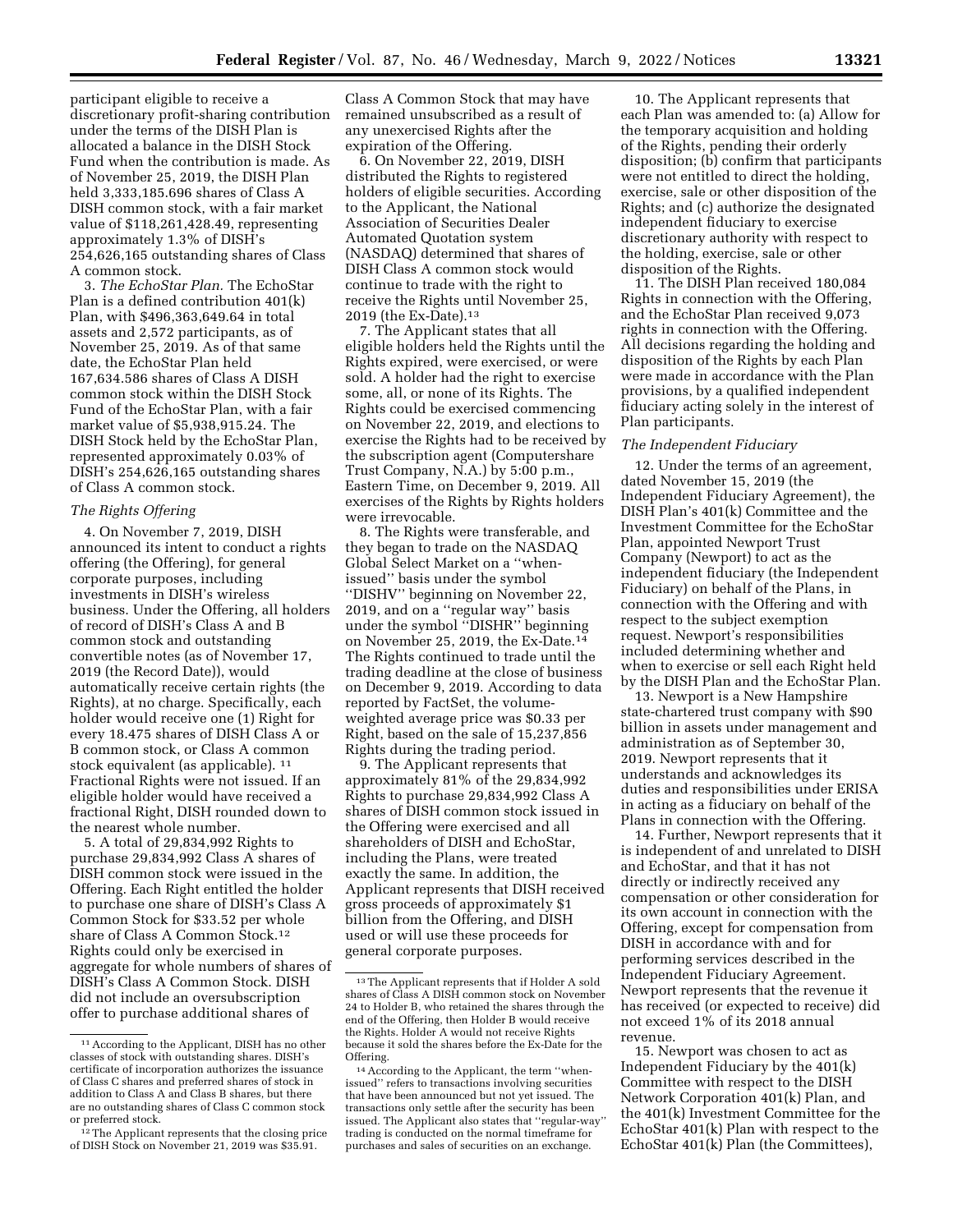the Plan fiduciaries responsible for making such decisions. According to the Committees, Newport's selection was based solely on its qualifications to serve as an independent fiduciary after a prudent process, and without regard to whether Newport's views were likely to favor the interests of DISH Network and EchoStar, or related parties.

Newport represents that: (a) Neither it nor any related parties have performed any work in connection with the Rights Offering on behalf of the DISH Network and/or its related parties; (b) it does not have any financial interest with respect to the work as the Independent Fiduciary for the Rights Offering, apart from its express fees for work as the Independent Fiduciary for the Plans; (c) neither it nor any related parties have received any compensation or entered into any financial or compensation arrangements with the DISH Network and related parties; and (d) it has not entered into any agreement or instrument regarding the Rights Offering that violates ERISA Section 410 or the Department's regulations at 29 CFR Section 2509.75–4.15 Newport also represents that it has not been indemnified, in whole or in part for negligence of any kind, or for any violation of state or federal law in performing its duties and responsibilities to the Plans under the terms of the requested exemption, and that there is no cap or limitation on its liability for negligence of any kind in performing its duties as the independent fiduciary for the Plans.

16. As stated in Newport's independent fiduciary report, dated January 10, 2020 (the Independent Fiduciary Report), Newport conducted a due diligence process in evaluating the Offering on behalf of the Plans. This process included discussions and correspondence with representatives of the Plans, DISH, DISH's counsel, and representatives of the Plans' trustees of the Plans, that enabled Newport to better understand a number of important elements related to the Offering. Newport also reviewed publicly-available information and information provided by DISH.

17. With regard to the Offering, Newport represents that it considered four options on behalf of the Plans: (a) To continue holding the Rights within the DISH Stock Funds in the Plans; (b)

to exercise all of the Rights to acquire DISH Stock; (c) to sell all of the Rights on the NASDAQ Global Select Market at the prevailing market price; or (d) to sell a portion of the Rights and use the proceeds to exercise the remaining Rights to purchase Class A shares of DISH common stock.

18. Newport represents that although it considered the advantages and disadvantages of these options, it determined that selling some of the Rights and exercising other Rights would expose the Plans to significant risk and uncertainty. Newport also determined that the process of exercising the Rights would have taken several days, during which the market price of the Rights and DISH Stock could have declined to a level below the \$33.52 exercise price for the Rights. Therefore, Newport elected not to sell some of the Rights and exercise others.

19. Further, Newport represents that it could not exercise all of the Rights because, as with any participantdirected individual account plan, the Plans did not maintain significant pools of uninvested cash that could be used to purchase the additional shares of DISH Stock. Exercising all of the Rights, according to Newport, would have required the liquidation of other investments held within participant accounts to generate cash necessary for the purchase of the additional DISH Stock. Doing so, according to Newport, would have been: (a) Inconsistent with the provisions of the Plans calling for individually-directed investment of participant accounts; and (b) a timeconsuming process that would have taken several days and exposed the Plans to the same risks and uncertainties that selling some of the Rights and exercising others would have imposed.

20. Newport represents that it ultimately decided to sell the Rights to capture their value quickly and then to redeploy the proceeds into the participants' accounts. Newport represents that although the Plans would incur some transaction costs through this option (\$0.005 per Right traded), selling the Rights would be prudent given that the Plans did not have sufficient cash to exercise the Rights and the other options carried too many risks. Therefore, Newport concluded that selling the Rights was in the interests of the Plans and the Plans' participants and beneficiaries, and protective of the rights of the participants and beneficiaries of the Plans.

### *Sale of the Rights*

21. According to the Applicant, Fidelity informed Newport at 10:20 a.m. on November 26, 2019, that the Rights were available for trading. Newport sold the EchoStar Plan's 9,073 Rights in ''blind transactions'' on the NASDAQ Global Select Market on November 26, 2019, and realized an average selling price of \$1.43 per Right.

22. Because of the amount of Rights the DISH Plan received, Newport directed the sale of the DISH Plan's Rights over the course of three days to avoid negatively impacting the market price of the Rights through sale activity. For the DISH Plan, Newport directed: (a) The sale of 17,110 Rights on November 26, 2019, at an average sale price of \$1.41; (b) the sale of 122,799 Rights on November 27, 2019, at an average price of \$1.25; and (c) the sale of 40,175 Rights on November 29, 2019, at an average price of \$0.72. According to the Applicant, each of the DISH Plan's sales was conducted in blind transactions on the NASDAQ Global Select Market.

23. The Applicant represents that no brokerage fees, commissions, subscription fees, or other charges were paid by the Plans with respect to the acquisition and holding of the Rights. With respect to the sale of the Rights, the DISH Plan paid \$900.42 in commissions and \$4.29 in SEC fees, and the EchoStar Plan paid \$45.37 in brokerage commissions and \$0.27 in SEC fees.

24. The Applicant represents that the total net proceeds generated in connection with the sale of the Rights was \$205,319.79 for the DISH Plan, and \$12,930.57 for the EchoStar Plan. According to the Applicant, the proceeds were invested in accordance with participants' elections for the investment of their contributions to the Plans, or to the extent the participants had not made investment elections, in the Plans' default investment vehicles.

### *ERISA Analysis*

25. ERISA Section 406(a)(1)(E) provides that a fiduciary with respect to a plan shall not cause the plan to engage in a transaction if he or she knows or should know that such transaction constitutes the acquisition, on behalf of the plan, of any employer security in violation of ERISA Section 407(a). ERISA Section 407(a)(1)(A) provides that a plan may not acquire or hold any ''employer security'' which is not a ''qualifying employer security.'' Under ERISA Section 407(d)(1), ''employer securities'' are defined, in relevant part, as securities issued by an employer of employees covered by the plan, or by an

<sup>15</sup>ERISA Section 410 provides, in part, that ''except as provided in ERISA Sections 405(b)(1) and 405(d), any provision in an agreement or instrument which purports to relieve a fiduciary from responsibility or liability for any responsibility, obligation, or duty under this part [meaning ERISA Section 410(a)] shall be void as against public policy.''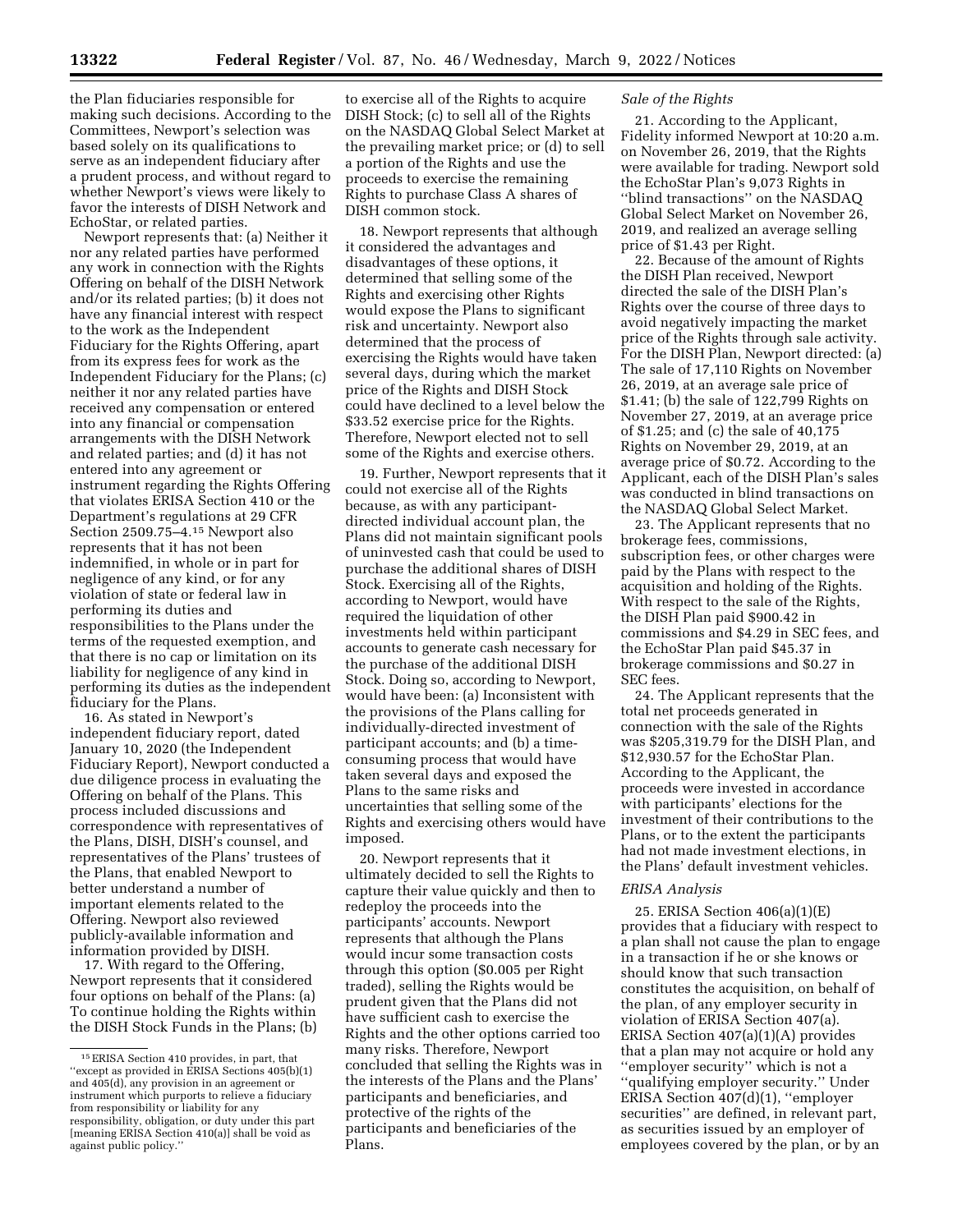affiliate of the employer. ERISA Section 407(d)(5) provides, in relevant part, that ''qualifying employer securities'' are stock or marketable obligations. ERISA Section 406(a)(2) provides that a fiduciary of a plan shall not permit the plan to hold any employer security if he or she knows or should know that holding such security violates ERISA Section 407(a).

26. The Applicant represents that the Rights would not be considered ''qualifying'' employer securities because they are not stock, marketable obligations, or interests in a publiclytraded partnership. Therefore, the Applicant requests retroactive exemptive relief from ERISA Sections  $406(a)(1)(E)$ ,  $406(a)(2)$ , and  $407(a)(1)(A)$ for the acquisition and holding of the Rights by the Plan in connection with the Rights Offering.

### *Statutory Findings*

27. Based on the conditions that are included in this proposed exemption, the Department has tentatively determined that the relief sought by the Applicant would satisfy the statutory requirements for an exemption under ERISA Section 408(a).

a. *The Proposed Exemption Is*  ''*Administratively Feasible.*'' The Department has tentatively determined that the proposed exemption is administratively feasible since, among other things, a qualified independent fiduciary, Newport, must represent the Plans for all purposes with respect to the acquisition, holding and sale of the Rights, and documented its findings in a written report to the Department. The Department notes that, under the terms of this proposed exemption, Newport may not be indemnified, in whole or in part, for an act of negligence by Newport in performing its duties and responsibilities to the Plans.

b. *The Proposed Exemption Is* ''*In the Interests of the Plan.*'' The Department has tentatively determined that the proposed exemption is in the interests of the participants and beneficiaries of the Plans since, among other things: (a) The Rights were automatically issued to all holders of Class A and B DISH common stock (and holders of convertible notes convertible to Class A DISH common stock) as of the Ex- Date, including the Plans; and (b) the Plans held and disposed the Rights, and realized their fair market value in blind transactions on the open market.

c. *The Proposed Exemption Is*  ''*Protective of the Plan.*'' The Department has tentatively determined that the proposed exemption is protective of the rights of participants and beneficiaries since, among other

things: (a) The acquisition and holding of the Rights occurred as a result of the Rights Offering which was approved by the DISH Board of Directors, in which all shareholders of DISH and EchoStar, including their Plans, were treated exactly the same; (b) the acquisition of the Rights by the Plans occurred on the same terms available to other eligible holders of DISH Stock and convertible notes, and the Plans received the same proportionate number of Rights as such other eligible holders; (c) the Plans did not pay any fees or commissions in connection with the acquisition or holding of the Rights; (d) all decisions regarding the holding and disposition of the Rights by the Plans were made, in accordance with the provisions of the Plans, by Newport, the Independent Fiduciary, which concluded that the sales were in the interest of the Plans and their participants; and (e) Newport concluded that the Plans' holdings and participant accounts had increased. In this regard, net of brokerage and SEC fees, the DISH Plan received \$205,319.79 and the EchoStar Plan \$12,930.57, for a total of \$218,250.36 between the Plans.

#### *Summary*

30. Based on the conditions that are included in this proposed exemption, the Department has tentatively determined that the relief sought by the Applicant would satisfy the statutory requirements for an exemption under ERISA Section 408(a).

### **Proposed Exemption**

## *Section I. Covered Transactions*

If the proposed exemption is granted, the restrictions imposed by ERISA section 406(a)(1)(A), 406(a)(1)(E), 406(a)(2), and 407(a)(1)(A), and Code sections  $4975(c)(l)(A)$  and  $(E)$ , by reason of section 4975(c)(1) of the Code, will not apply to the past acquisition and holding by the Plans of certain subscription rights (the Rights) that were issued by the DISH Network Corporation (DISH or the Applicant) to the individually-directed accounts of participants in the DISH Network Corporation 401(k) Plan (the DISH Plan) and the EchoStar 401(k) Plan (the EchoStar Plan; together, the Plans) during a rights offering (the Rights Offering) that occurred from November 26–29, 2019, provided that the conditions described in Section II below have been met.

### *Section II. Conditions*

(a) The Plans acquired the Rights as a result of an independent act of DISH as a corporate entity, and without any participation on the part of the Plans;

(b) The acquisition and holding of the Rights occurred as a result of a rights offering approved by the DISH board of directors, in which all shareholders of DISH, including the Plans, were treated exactly the same;

(c) The acquisition of the Rights by the Plans occurred on the same terms made available to other eligible holders of DISH Stock and convertible notes, and the Plans received the same proportionate number of Rights as such other eligible holders;

(d) The Plans did not pay any fees or commission in connection with the acquisition or holding of the Rights. The Plans paid commissions and SEC fees to third parties solely in connection with the sale of the Rights;

(e) All decisions regarding the holding and disposition of the Rights by the Plans were made, in accordance with the provisions of the Plans, by Newport, acting solely in the interest of the participants of the Plans as the qualified independent fiduciary (the Independent Fiduciary);

(f) As the Independent Fiduciary, Newport:

(1) Has not been indemnified, in whole or in part, for negligence of any kind or for any violation of state or federal law in performing its duties and responsibilities to the Plans under the terms of this proposed exemption, and there is no cap or limitation on its liability for negligence of any kind in performing its duties as the Independent Fiduciary for the Plans;

(2) Has not entered into any agreement or instrument that violates ERISA Section 410 or the DOL's regulations at 29 CFR Section 2509.75– 4; and

(3) Has acknowledged that there is no instrument or contractual arrangement that purports to waive or release it from liability for any violation of state or federal law; and

(g) All the facts and representations set forth in the Summary of Facts and Representations are true and accurate.

*Effective Date:* The proposed exemption, if granted, will be in effect from November 26, 2019, the date that the Plans received the Rights, until November 29, 2019, the last date the Rights were sold by the Plans on the NASDAQ Global Select Market.

### **Notice to Interested Persons**

Notice of the proposed exemption (the Notice) will be given to all interested persons within 15 days of the date of publication of the Notice in the **Federal Register**, by first class U.S. mail to the last known address of all such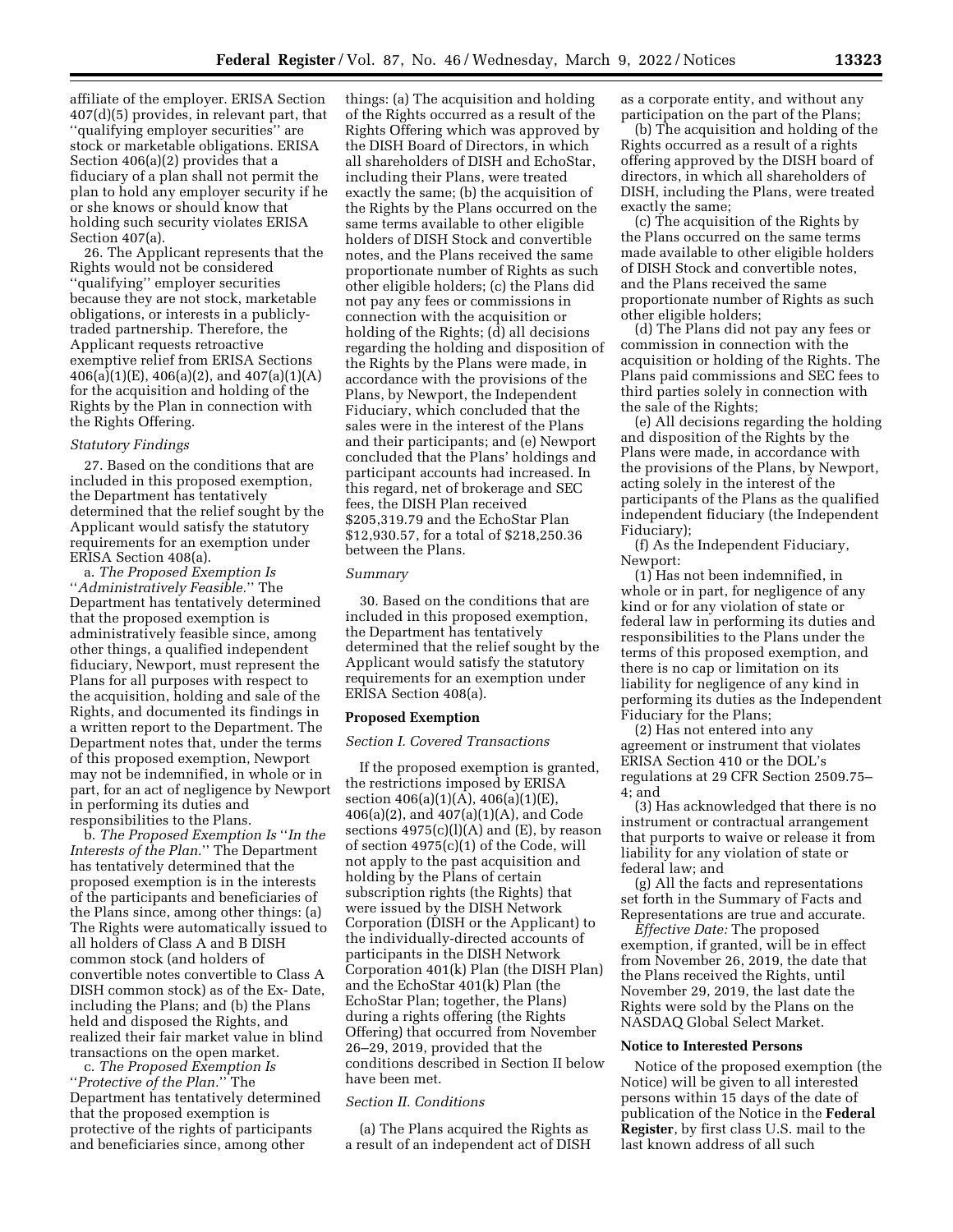individuals. It will contain a copy of the Notice, as published in the **Federal Register**, and a supplemental statement, as required pursuant to 29 CFR  $2570.43(a)(2)$ . The supplemental statement will inform interested persons of their right to comment on the pending exemption. Written comments are due within 45 days of the publication of the Notice in the **Federal Register**. All comments will be made available to the public.

*Warning:* Do not include any personally identifiable information (such as name, address, or other contact information) or confidential business information that you do not want publicly disclosed. All comments may be posted on the internet and can be retrieved by most internet search engines.

*Further Information Contact:* Blessed Chuksorji-Keefe of the Department, telephone (202) 693–8567. (This is not a toll-free number.)

### **The Children's Hospital of Philadelphia Pension Plan for Union-Represented Employees**

### **Located in Philadelphia, PA**

# **[Application No. D–12048]**

### **Proposed Exemption**

The Department is considering granting an exemption under the authority of Section 408(a) of the Employee Retirement Income Security Act of 1974, as amended (ERISA) and Section 4975(c)(2) of the Internal Revenue Code of 1986, as amended (the Code), and in accordance with the procedures set forth in 29 CFR part 2570, subpart B (76 FR 46637, 66644, October 27, 2011).16 This proposed exemption permits the sale (the Sale) of certain illiquid private fund interests (the Interests) by the Children's Hospital of Philadelphia Pension Plan for Union-Represented Employees (the Plan or the Applicant) to the Children's Hospital of Philadelphia Foundation, provided certain conditions are met.

### **Summary of Facts and Representations** 17

#### *Background*

1. The Children's Hospital of Philadelphia (CHOP) is a hospital

<sup>17</sup>The Summary of Facts and Representations is based on the Applicant's representations provided

devoted exclusively to the care of children, with its primary campus located in Philadelphia, Pennsylvania. The Children's Hospital of Philadelphia Foundation (the Foundation) is the parent entity of CHOP and supports the activities of CHOP through fund-raising and endowment-management. CHOP and the Foundation are both Pennsylvania nonprofit corporations and Code Section 50l(c)(3) charitable organizations. They are separate legal entities but are related because the members of the Board of Trustees of each entity (together, the Boards of Trustees, and individually the CHOP Board and the Foundation Board) are comprised of the same individuals who meet and often act jointly.

2. The Plan is a noncontributory defined benefit plan that covers employees under a collective bargaining agreement between CHOP and the National Union of Hospital and Health Care Employees, AFSCME, AFL–CIO District 1199C. As of August 31, 2021, the Plan covered 1,636 participants and held \$102,000,000 in total assets.

3. The Plan is administered by the Members of the Administrative Committee of the Children's Hospital of Philadelphia (the Committee). The Committee is comprised of nine individual members who concurrently serve as officers and employees of CHOP. The Committee has responsibility for the operation and administration of the Plan, determines the appropriateness of the Plan's investment offerings, and monitors the Plan's investment performance.

## *The Interests*

4. The Interests that are proposed to be sold consist of private fund limited partnership interests and one illiquid ''side pocket'' portion of an original hedge fund investment.18 The Interests consist of 18 funds that are spread among 14 managers and have varying durations, ranging from ''currently in liquidation'' to December 2022. The 18 Funds can be further broken down into 24 Fund Vehicles. The Plan's investment duration in the Interests

ranges from 7–18 years. As of December 31, 2019, the Interests represented approximately 8.5% of the Plan's assets. The Foundation also currently is invested in all of the same Interests, except for the Adams Street Interests.19

The following table provides a complete list of the Interests, including the fair market value of each Interest, as of May 21, 2021:

| Interest                              | <b>FMV</b>         |
|---------------------------------------|--------------------|
| Adams Street U.S. Fund                | \$990,321          |
| Adams Street Non U.S. Fund            | 440,058            |
| Adams Street Direct Fund              | 275.554            |
| Charterhouse IX                       | 130,737            |
| FORTRESS CREDIT OPPS                  | 123,933            |
| FORTRESS CREDIT OPPS II               | 344,955            |
| Hellman & Friedman VII                | 136,119            |
| H&F Shield                            | 0.00               |
| <b>H&amp;F Willis AV III </b>         | 0.00               |
| H&F Wand AIV III                      | 35,218             |
| H&F EFS AIV III                       | 36,381             |
| IDG-ACCEL CHINA CAP                   | 771,450            |
| IDG ACCEL CHINA II                    | 601,354            |
| IDG-ACCEL CHINA GRTH FD               |                    |
|                                       | 757,027            |
| NORDIC CAPITAL VII<br>SANKATY COPS IV | 5,781              |
|                                       | 16,899             |
| SIGULER GUFF BRIC II<br>VARDE X       | 218,477<br>202.691 |
| <b>ENERGY CAPITAL PART-</b>           |                    |
| NERS II-B                             | 42,297             |
| BEP LEGACY C                          | 4,404              |
| LIME ROCK RESOURCES                   | 0.00               |
| <b>LIQUID REALTY PARTNERS</b>         |                    |
| IV TOTAL                              | 38,559             |
| <b>METROPOLITAN REAL ES-</b>          |                    |
| TATE PARTNERS GLOBAL                  | 45,034             |
| <b>VARDE INVESTMENT PART-</b>         |                    |
| NERS (VIP)                            | 549,790            |

The Interests include investments in private equity funds, real estate funds, and natural resource funds. The Applicant represents that the Plan invested in the Interests because each Interest provided significant riskadjusted rate of return potential and appropriate investment diversification.

As noted in the chart, it is possible that three of the twenty-four Interests will be appraised as having no value. However, this proposed exemption requires the Independent Fiduciary to separately consider the likelihood that one or more of these three Interests will receive trailing distributions, and to attribute a positive value as appropriate. The Independent Fiduciary's analysis regarding whether or not any positive value is attributable to each of these three Interests must be included in the Independent Fiduciary's written report to the Department, as described below.

<sup>16</sup>For purposes of this proposed exemption, references to the provisions of Title I of ERISA, unless otherwise specified, should be read to refer as well to the corresponding provisions of Code Section 4975. Further, this proposed exemption, if granted, does not provide relief from the requirements of, or specific sections of, any law not noted above. Accordingly, the Applicant is responsible for ensuring compliance with any other laws applicable to this transaction.

in its exemption application and does not reflect factual findings or opinions of the Department, unless indicated otherwise. The Department notes that availability of this exemption, if granted, is subject to the express condition that the material facts and representations contained in Application D–12048 are true and complete, and accurately describe all material terms of the transactions covered by the exemption. If there is any material change in a transaction covered by the exemption, or in a material fact or representation described in the application, the exemption will cease to apply as of the date of such change.

<sup>18</sup>As referenced below, Varde VIP represents the illiquid ''side pocket'' portion of an original hedge fund investment.

<sup>19</sup>The Department notes that a fiduciary to a plan must not rely upon or otherwise depend upon the participation of the plan in a particular investment in order for the fiduciary (or persons in which the fiduciary has an interest) to undertake, or to continue, his or her share in the same investment.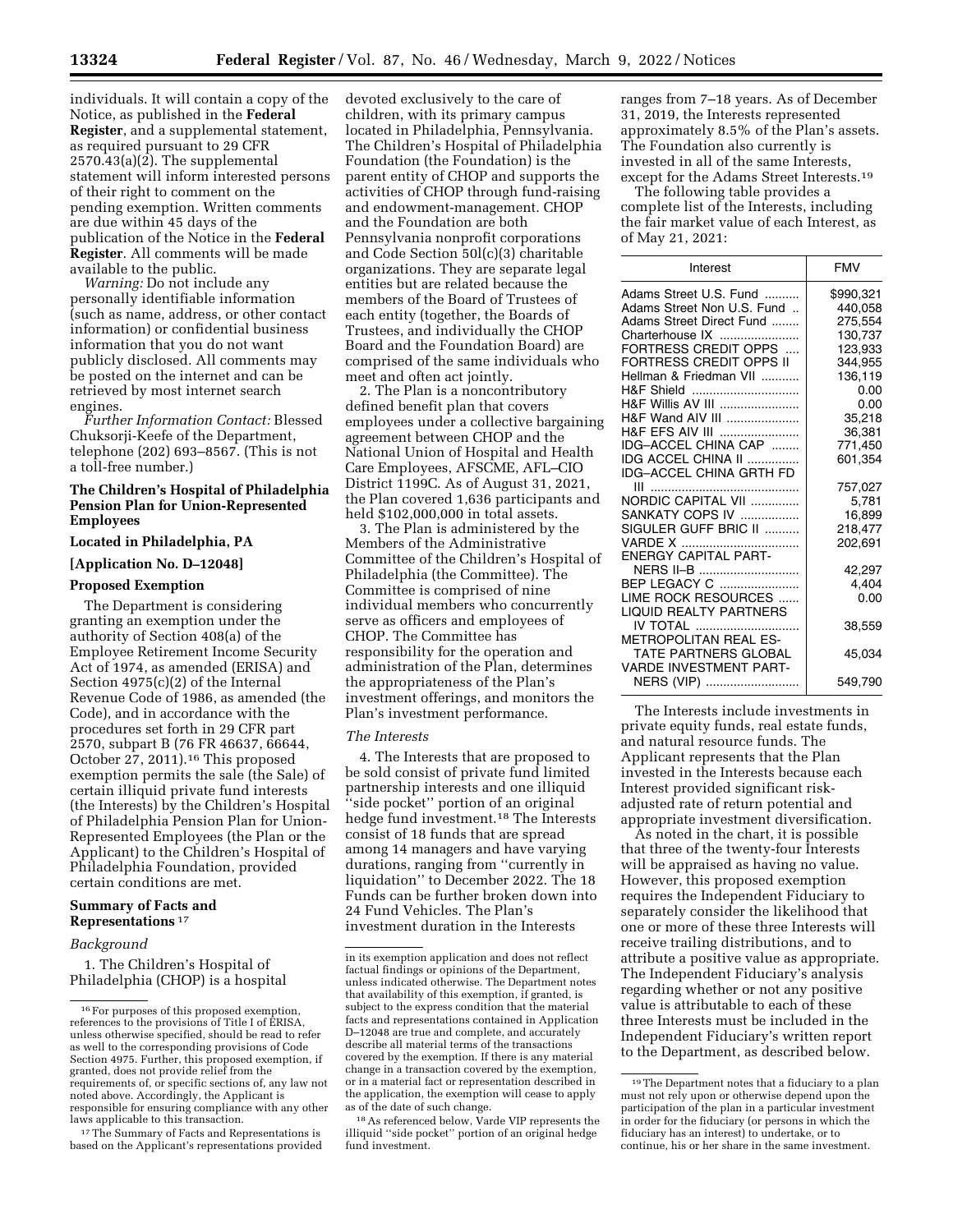## *Prior Exemption Request*

5. On October 1, 2018, the Plan, along with the Children's Hospital of Philadelphia Pension Account Plan (the Non-Union Plan) 20 submitted a request for exemptive relief that was substantially similar to the relief requested herein (the Prior Exemption Request). At the time the Prior Exemption Request was filed, the Board of Trustees had recently approved the termination of the Non-Union Plan. In connection with its planned termination, the Non-Union Plan sought to liquidate its noncash assets, including the Interests, as a means to increase liquidity and fund lump sum payments and annuity purchases for participants. At the time that the Prior Exemption Request was filed, the assets of the Plan and the Union Plan were both held in the Master Trust, where each Plan held a proportional ownership stake in the Interests.

# *The Department's Denial of the Prior Exemption Request*

6. In a letter dated August 25, 2020, the Department denied the Prior Exemption Request (the Denial Letter). As stated in the Denial Letter, the Department was not able to find that the Prior Exemption request was in the interest of, and protective of, the participants and beneficiaries of the Plan and the Non-Union Plan. In this regard, the Denial Letter noted that the independent fiduciary, acting on behalf of the Plan and the Non-Union Plan, had engaged an independent appraiser pursuant to an agreement that limited the appraiser's liability for acts of negligence. The Denial Letter further stated that the appraiser's insistence on limiting its responsibility for negligent work, and the independent fiduciary's acceptance of this limitation, raised concerns regarding whether sufficient protections were in place to warrant the requested exemption.

7. In the context of a prohibited transaction exemption, the Department expects independent fiduciaries to exercise special care when hiring an appraiser to value hard-to-value assets, and those appraisers to perform their work in accordance with expert standards and without special releases from liability for work that fails to adhere to those standards. Adequate protection for the plan in this context requires an appraiser and its work product to adhere to a high standard of

care, diligence, and accuracy. Liability releases and work limitations that fail to meet these standards do not support an expectation of competent services and the protection of plan participants and beneficiaries. Therefore, the independent fiduciary's decision to hire an expert that is unwilling to stand behind its work calls into question the prudence of the independent fiduciary's hiring decision, reduces the reliability of the appraisal report, and negates the purpose of requiring an independent appraisal of the subject assets.

### *New Exemption Request*

8. On May 28, 2021, the Plan filed another exemption request, citing material developments that had occurred since the Department's Denial of the Prior Exemption Request. To address the issues raised in the Department's Denial Letter, Newport Trust Company (Newport), in its role as the qualified independent fiduciary (the Independent Fiduciary), engaged a new qualified independent appraiser, SB Advisors LLC (SB Advisors or the Independent Appraiser). The Applicant represents that Newport's engagement of SB Advisors is not subject to any provision that limits SB Advisor's liability for any acts of negligence, as more fully described below. The Applicant further notes that the Non-Union Plan no longer requires an exemption because it has been terminated and liquidated. Therefore, the exemption is now sought only by the Plan.

### *Loan to Master Trust*

9. The Applicant states that, after the termination of the Non-Union Plan, the Foundation loaned \$12 million to the Master Trust (the Loan). The Loan permitted the Master Trust to pay certain expenses, including expenses for the payment of ordinary operating expenses of the Plan, such as the purchase of annuity contracts for the benefit of Plan Participants, the lump sum payment of benefits to participants, and expenses incidental to the same.

10. The Applicant represents that the Loan is intended to comply with the applicable provisions of ERISA, including PTE 80–26, and the Code.21 Among other things, the Foundation

made the Loan without interest and without the Master Trust providing any security for the Loan. The Committee and the Foundation intend the Master Trust to repay the Loan as soon as reasonably possible after either the Foundation submits a written request for repayment or the exemption is granted and the Plan sells the Interests to the Foundation.

### *Proposed Sale of the Interests and ERISA Analysis*

11. The requested exemption would permit the Plan to sell the Interests to the Foundation. ERISA Section 406(a)(1)(A) prohibits a plan fiduciary from causing a plan to engage in a transaction if the fiduciary knows or should know that such transaction constitutes a direct or indirect sale of any property between a plan and a party in interest. The Foundation is a party in interest with respect to the Plan under ERISA Section 3(14)(G) because it is an entity that has a 50% or greater ownership interest in CHOP, the Plan's Sponsor. ERISA Section 406(a)(1)(D) prohibits a plan fiduciary from causing a plan to engage in a transaction if the fiduciary knows or should know that such transaction constitutes a direct or indirect transfer to, or use by or for the benefit of, a party in interest, of any assets of the plan. The Committee is a party in interest with respect to the Plan under ERISA Section 3(14)(A) because it is a fiduciary to the Plan.

12. ERISA Section 406(b)(1) prohibits a plan fiduciary from dealing with the assets of the plan in his or her own interest or for his or her own account. ERISA Section 406(b)(2) prohibits a plan fiduciary, in his or her individual or in any other capacity, from acting in any transaction involving the plan on behalf of a party whose interests are adverse to the interests of the plan or the interests of its participants or beneficiaries.

13. The Sale by the Plan of the Interests to the Foundation would violate ERISA Section 406(b)(1) and 406(b)(2). The Committee shares common individuals with the Foundation's Investment Office, and the Foundation's Investment Office is responsible for approving the Foundation's purchase of the Interests from the Plan. Moreover, the CHOP Board and the Foundation Board are comprised of the same individuals. The CHOP Board may have residual authority over the Committee's decision, as a fiduciary, to sell the Interests on behalf of the Plan. Similarly, the Foundation's Board may have residual authority over the Foundation's decision to purchase the Interests from the Plan.

<sup>20</sup>At the time of the Prior Exemption Request, the Plan and the Non-Union Plan were related entities. In this regard, the two Plans shared the same plan sponsor (CHOP) and were administered by the Committee.

<sup>21</sup>PTE 80–26, as amended at 71 FR 17917, April 7, 2006, allows a party in interest to make an interest-free loan to a plan if the proceeds of the loan are used for the payment of the plan's ordinary operating expenses, including the payment of benefits, or for a purpose incidental to the ordinary operation of the plan. In addition, the loan must be unsecured and not made by an employee benefit plan. The Department expresses no opinion herein on whether the Loan satisfies the requirements of PTE 80–26.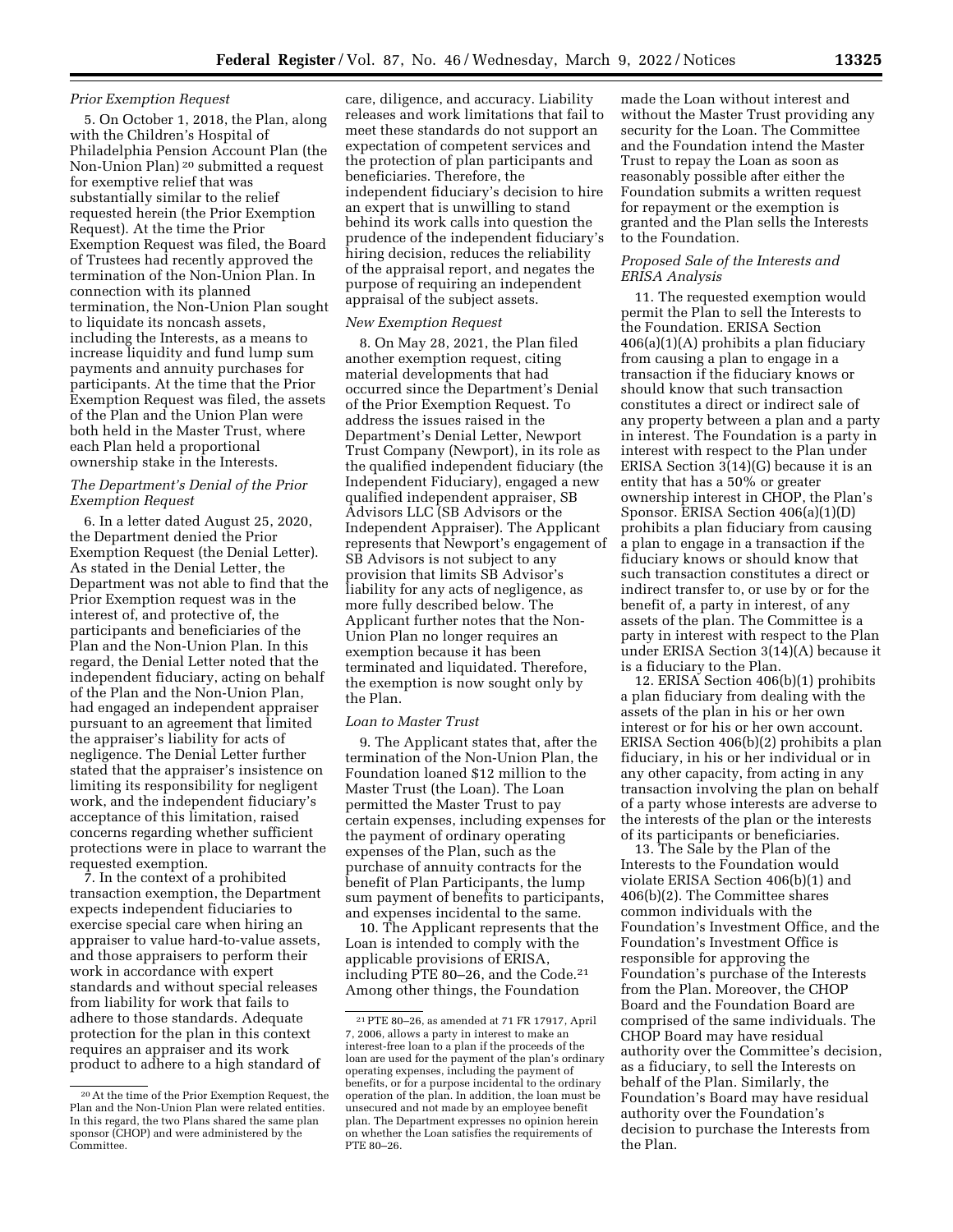# *The Qualified Independent Fiduciary*

14. The Committee retained Newport of New York, NY to serve as the Plans' Independent Fiduciary. The Committee represents that it selected and engaged Newport based solely on Newport's qualifications to serve as Independent Fiduciary after a prudent process, and that the Committee made the selection without regard to whether Newport's views were likely to favor the interests of CHOP, the Foundation, or any parties related to CHOP or the Foundation. The Committee represents that it selected Newport following a robust Request for Proposal (RFP) process, because of Newport's qualifications, including its significant history of serving as independent fiduciary in past transactions and positive references.

15. Newport represents that it possesses the appropriate technical training and proficiency with Title I of ERISA to serve as the Plan's Independent Fiduciary, and that it has the specific experience necessary to evaluate the Sale of the Interests on behalf of the Plan. Newport represents that it understands, acknowledges, and accepts its duties and responsibilities under ERISA in acting as Independent Fiduciary on behalf of the Plan, and that it is required to act solely in the interest of the Plan's participants and beneficiaries while exercising care, skill, and prudence in discharging its duties.

16. Newport represents that it is independent of, does not control, is not controlled by, and is unrelated to any parties in interest to the Sale, and that it will not directly or indirectly receive any compensation or other consideration in connection with the Sale, except for compensation for performing Independent Fiduciary services on behalf of the Plan. Newport also represents that the sum of its annual compensation received pursuant to its engagement as Independent Fiduciary, and from parties in interest with respect to the Plan and affiliates of CHOP and/or the Foundation, would not exceed two percent (2%) of Newport's annual gross revenues. Newport further represents that the receipt of its fee is not contingent upon, nor in any way affected by, Newport's ultimate decisions on behalf of the Plan in connection with the Sale.

17. Newport represents: (a) That no party related to CHOP or the Foundation has, or will, indemnify Newport in whole or in part for negligence and/or for any violation of state or federal law that may be attributable to Newport in performing its duties as Independent Fiduciary on behalf of the Plan; (b) that it has not performed any prior work on

behalf of CHOP or the Foundation, or on behalf of any party related to CHOP or the Foundation; (c) that it has no financial interest with respect to its work as Independent Fiduciary, apart from the express fees paid to Newport to represent the Plan with respect to the Sale; (d) that it has not received any compensation or entered into any financial or compensation arrangements with CHOP or the Foundation, or any parties related to CHOP or the Foundation; and (e) that it will not enter into any agreement or instrument regarding the Sale that violates ERISA Section 410 or the Department's regulations at 29 CFR Section 2509.75– 4.22

18. As Independent Fiduciary, Newport is responsible for: (a) Representing the Plan's interests for all purposes with respect to the Sale; (b) determining that the Sale is in the interests of, and protective of, the Plan and the participants of the Plan; (c) reviewing and approving the terms and conditions of the Sale; (d) independently and prudently selecting and engaging the Independent Appraiser (described below) to value the Interests for the purposes of the Sale; (e) reviewing the Independent Appraisal Report, confirming that the underlying methodology is reasonable and accurate, and confirming that the Independent Appraiser has reasonably determined the fair market valuation of the Interests in accordance with professional standards; (f) ensuring that the independent appraiser renders an updated fair market valuation of the Interests as of the date of the Sale that includes a separate assessment regarding the likelihood that any Interest reported as having no value will receive trailing distributions, and the extent to which that likelihood affects the Interest's value; and (g) determining whether it is prudent for the Plan to proceed with the Sale. Additionally, not later than 90 days after the Sale is completed, the Independent Fiduciary must submit a written statement to the Department demonstrating that the Sale has met all the requirements of this exemption, which are described below.

#### *The Qualified Independent Appraiser*

19. On January 15, 2021, Newport engaged SB Advisors to appraise the Interests for purposes of the Sale.

Newport represents that it: (a) Prudently selected SB Advisors to appraise the Interests on behalf of the Plan; (b) ensured SB Advisor's independence from CHOP, the Foundation, and any other related parties; and (c) confirmed that all information given to SB Advisors was complete, current, and accurate.

20. SB Advisors represents that it is independent of, and unrelated to, any party in interest to the Plan and that its revenues for 2021 from parties in interest and affiliates in connection with its engagement as Independent Appraiser would be less than two percent (2%) of its projected revenues for 2021. SB Advisors represents that it is qualified to serve as Independent Appraiser for purposes of the Sale, because of its comprehensive valuation experience specifically related to the valuation of alternative and illiquid investments for which there are no ''active market'' quotations. SB Advisors states that its principals have performed in-depth valuation analyses of various alternative and illiquid asset types, including limited partnership interests in private funds, intangible assets, direct loans, private debt securities, and preferred stock and common stock. Finally, SB Advisors represents that its principals have been retained to value limited partnership interests in funds for ERISA plans over the course of the past five years.

21. In connection with its engagement as Independent Appraiser, SB Advisors represents that: (a) No party related to this exemption request has, or will, indemnify SB Advisors in whole or in part for negligence and/or for any violation of state or federal law that may be attributable to SB Advisors in performing its duties as Independent Appraiser on behalf of the Plan; (b) no contract or instrument that SB Advisors enters into with respect to the transactions that are the subject of the exemption purports to waive any liability under state or federal law for any such violation by SB Advisors; (c) neither SB Advisors, nor any parties related to SB Advisors, have performed any prior work on behalf of CHOP or the Foundation, or on behalf of any party related to CHOP or the Foundation; (d) neither SB Advisors, nor any parties related to SB Advisors, have any financial interest with respect to SB Advisors' work as Independent Appraiser, apart from the express fees paid to SB Advisors to value the Interests; and (e) neither SB Advisors, nor any parties related to SB Advisors, have received any compensation or entered into any financial or compensation arrangements with CHOP

<sup>22</sup>ERISA Section 410 provides, in part, that ''except as provided in ERISA Sections 405(b)(1) and 405(d), any provision in an agreement or instrument which purports to relieve a fiduciary from responsibility or liability for any responsibility, obligation, or duty under this part [meaning ERISA Section 410(a)] shall be void as against public policy.''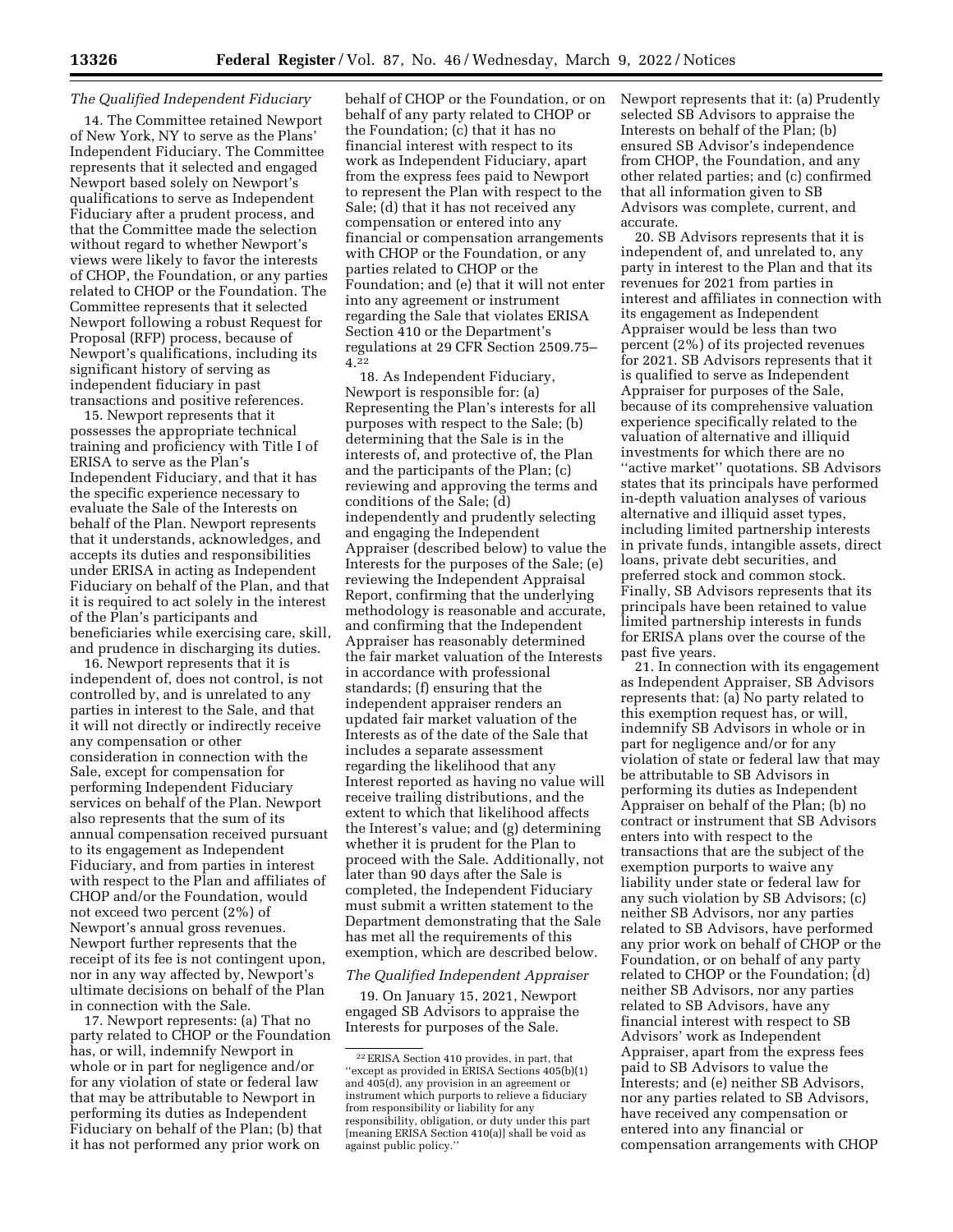or the Foundation, or any parties related to CHOP or the Foundation.

### *The Independent Appraisal Report*

22. In the Independent Appraisal Report, dated May 14, 2021, SB Advisors concludes that the Interests have a fair market value of \$5,793,018, and a book value of \$7,907,091. SB Advisors represents that it performed its appraisal of the Interests by gathering information about the Interests, reviewing each general partnership's valuation policy, determining the book value by subtracting distributions from the net asset value (NAV) and applying a price to NAV multiple to each of the Interests based on indicative secondary market pricing and comparable publicly traded funds. SB Advisors represents that it reviewed: (a) LPA and/or LLC agreements; (b) the private placement memorandum; (c) unaudited quarterly reports and financial statements; (d) general partner reports regarding capital accounts and holdings; (e) distribution notices; and (f) other internal documents relating to formation, history, current operations, and probable future outlook.

23. SB Advisors represents that it utilized two appraisal approaches: (a) Secondary market pricing indications; and (b) selected public funds price to NAV analysis. SB Advisors represents that it considered and eliminated other approaches deemed to be either unreliable or irrelevant based on the available information, including the income approach, market approach, and cost approach.

24. In addition to completing the Independent Appraisal Report described above, SB Advisors will issue a final Independent Appraisal Report to coincide with the date of the Sale.

# *The Independent Fiduciary Report*

25. In the Independent Fiduciary Report, dated May 26, 2021, Newport concludes that the Sale is in the interest and protective of the Plan because it provides for immediate liquidity, favorable pricing, and the elimination of future cash liabilities. To reach its conclusions, Newport represents that it conducted a thorough and prudent process that involved numerous discussions and correspondence with personnel from the Committee, the Independent Appraiser, and its advisors.

26. In the Independent Fiduciary Report, Newport concludes that SB Advisors' valuation methodology is consistent with sound valuation principles. Newport also concludes that, in accordance with fiduciary standards, it was reasonable to rely upon SB

Advisor's Appraisal under the circumstances.

27. Newport states that SB Advisors applied its valuation methodology in a consistent and objective manner and exercised professional judgment to account for the specific characteristics of each of the Interests. In Newport's view, SB Advisor's employed reasonable underlying assumptions and market observations based on relevant third-party research.

28. To ensure that SB Advisors properly applied its appraisal methodology, Newport represents that it: (a) Reviewed the qualitative description of the methodology against calculations reflected in various tables included in the Appraisal Report; (b) confirmed that the concluded price to NAV multiple of each Interest was consistent with price to NAV figures stated in other areas of the Appraisal Report; (c) recalculated the concluded price to NAV multiple for the Interests based on the price to NAV results from both of the valuation techniques outlined in the Appraisal Report; (d) assessed the reasonableness of the underlying assumptions; (e) reviewed public fund pricing reports and calculations utilized by the Independent Appraiser; (f) confirmed that the discount to NAV for each of the Interests was appropriately determined; and (g) reviewed secondary market pricing reports.

29. Newport states that the Sale is favorable to the Plan because it provides immediate liquidity, favorable pricing, and eliminates future cash liabilities. Newport states that an all-cash transaction is in the interest of the Plan and its participants because it provides liquidity for the Plan to immediately reinvest in other assets that are aligned with the Plan's investment policy statement. Newport further states that the Plan will sell the Interests to the Foundation for their fair market value. The Plan will not be responsible for any commissions, fees, or other expenses associated with the Sale and will not bear any costs associated with the exemption request, including the professional fees of outside counsel, the Independent Fiduciary, and the Independent Appraiser, which amount to at least \$315,000. Newport notes that transaction commission and other fees can be significant, ranging between \$125,000 and \$165,000, and would otherwise have reduced the net proceeds received by the Plan in any sale to an unrelated third party.

30. Newport states the Sale, in and of itself, does not constitute an agreement, arrangement, or understanding designed to benefit the Foundation, and that its

analysis does not suggest that the Interests have significant upside that would be forfeited by the Plan because of the Sale.

31. Based on its analysis, Newport states that it has determined that the terms and conditions of the Sale are fair to the Plan and are no less favorable than terms the Plan would receive through arm's-length negotiations with an unrelated third party. Newport states that the terms and conditions of the Sale are in the interest of, and protective of, the participants and beneficiaries of the Plan. Therefore, Newport has determined that it is prudent to proceed with the Sale. Finally, within 90 days after the Sale is completed, Newport will submit a written report to the Department demonstrating that each exemption condition has been met.

# *Other Conditions of the Proposed Exemption*

32. The Plan will receive cash for each Interest based on the fair market value of the Interests as of the date of the Sale based upon an appraisal report prepared by the Independent Appraiser. The terms and conditions of the Sale will be no less favorable to the Plan than the terms the Plan would have received under similar circumstances in an arm's-length transaction with an unrelated third party. Further, the Foundation will assume any remaining capital commitments in connection with the Interests, and the Plan will pay no commissions, fees, or other expenses in connection with the Sale. The Foundation will obtain written consent from each Fund manager to purchase the Interests from the Plan prior to engaging in the Sale of the Interests.

### *Statutory Findings*

33. ERISA Section 408(a) provides, in part, that the Department may not grant an exemption unless the Department finds that the exemption is administratively feasible, in the interest of affected plans and of their participants and beneficiaries, and protective of the rights of such participants and beneficiaries. Each of these criteria are discussed below.

34. *The Proposed Exemption Is*  ''*Administratively Feasible.*'' The Department has tentatively determined that the Sale is administratively feasible because, among other things, an Independent Fiduciary will represent the interests of the Plan for all purposes with respect to the Sale and ensure that the Interests are sold for their full fair market value as of the date of the sale.

35. *The Proposed Exemption Is* ''*In the Interests of the Plan.*'' The Department has tentatively determined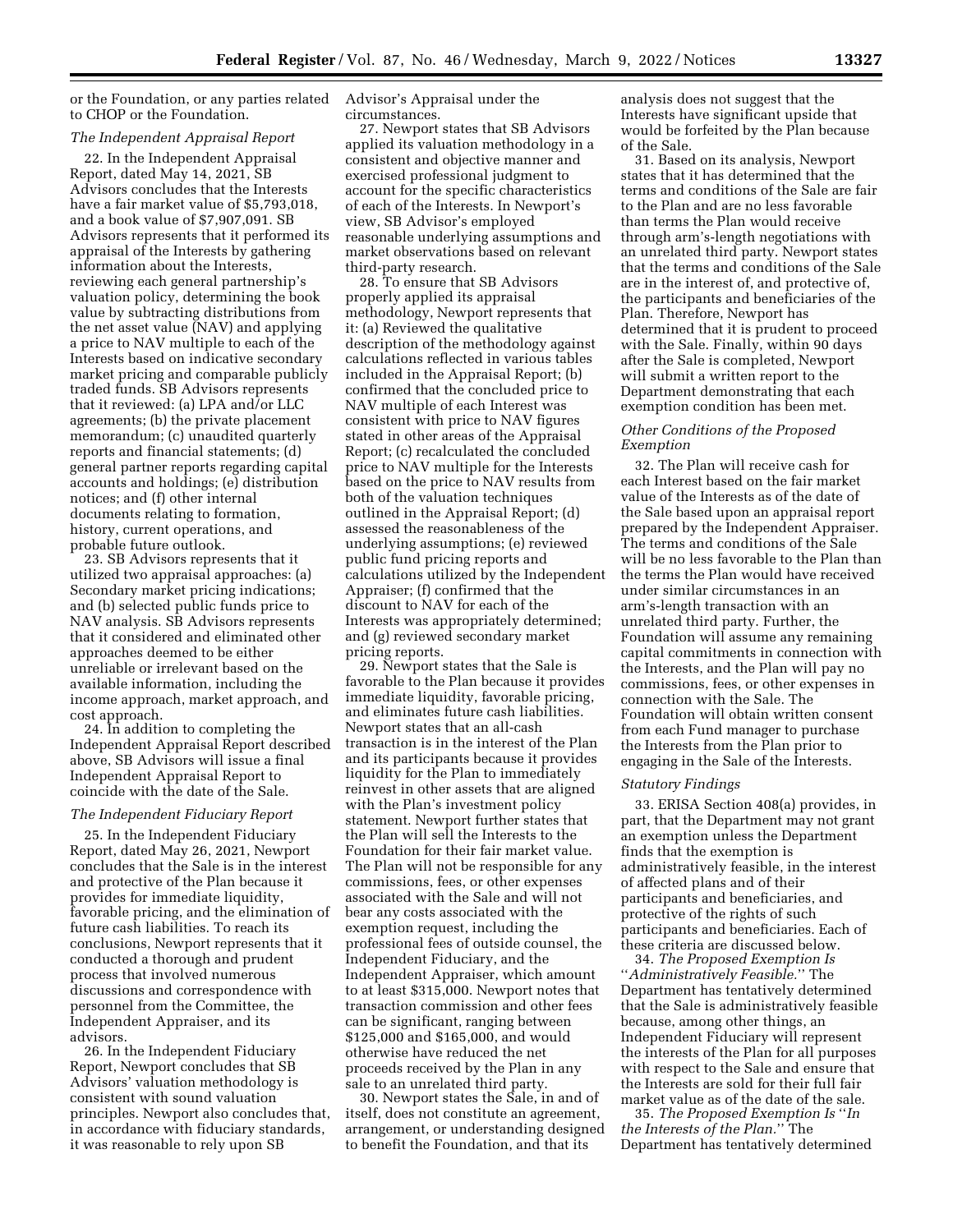that the proposed exemption is in the interest of the Plan. Among other things, the Sale would enable the Plan to sell an illiquid asset at its full fair market value for cash, which will provide added liquidity for the Plan.

36. *The Proposed Exemption Is*  ''*Protective of the Plan.*'' The Department has tentatively determined that the proposed exemption is protective of the rights of the Plans' participants and beneficiaries. Among other things, Newport, as Independent Fiduciary, must prudently represent the Plan's interests for all purposes with respect to the Sale, and must ensure that the protective conditions that are mandated under this exemption are met. In addition, not later than 90 days after the Sale is completed, Newport must submit a written statement to the Department demonstrating that the Sale has met all of the exemption conditions.

## *Summary*

34. Based on the conditions that are included in this proposed exemption, the Department has tentatively determined that it can find that the relief sought by the Applicant would satisfy the statutory requirements for the Department to grant an administrative exemption under ERISA Section 408(a).

### **Proposed Exemption**

### *Section I. Proposed Transactions*

If the proposed exemption is granted, the restrictions of ERISA Sections 406(a)(1)(A) and (D), and 406(b)(1) and (b)(2), and the sanctions resulting from the application of Code Section 4975, by reason of Code Sections 4975(c)(1)(A), (D) and (E), shall not apply to the Sale of the Interests by the Plan to the Foundation, provided the conditions set forth in Section II are met.

### *Section II. Conditions*

(a) The Sale of each Interest is a onetime transaction for cash;

(b) The terms and conditions of the Sale are at least as favorable to the Plan as those the Plan could obtain in an arm's-length transaction with an unrelated third party;

(c) The Sale price for each Interest will be the fair market value of the Interest as of the date of the Sale, as determined by the Independent Fiduciary, based upon an updated Independent Appraisal Report prepared by the Independent Appraiser that values the Interest as of the date of the Sale;

(d) The Foundation assumes any remaining capital commitments in connection with the Interests;

(e) The Plan pays no commissions, fees, or other expenses in connection with the Sale;

(f) The Independent Fiduciary:

(1) Represents the Plan's interests for all purposes with respect to the Sale;

(2) Determines that the Sale is in the interests of, and protective of, the Plan and the participants of the Plan;

(3) Reviews and approves the terms and conditions of the Sale;

(4) Independently and prudently engages the Independent Appraiser for the Sale;

(5) Reviews the Independent Appraisal Report, confirms that the underlying methodology is reasonable and accurate, and confirms that the Independent Appraiser has reasonably determined the fair market valuation of the Interests in accordance with professional standards;

(6) Ensures that the Independent Appraiser renders an updated fair market valuation of the Interests as of the date of the Sale. The updated market valuation must include a separate assessment as to the likelihood that any Interest reported as having no value may nonetheless receive trailing distributions. The Independent Appraiser must consider this likelihood when valuing any Interest, and address the extent to which this likelihood affects the Interest's value;

(7) Determines whether it is prudent for the Plan to proceed with the Sale;

(8) Has not and will not enter into any agreement or instrument that violates ERISA Section 410;

(9) Confirms that each condition of the exemption has been met; and

(10) Submits a written report to the Department not later than 90 days after the Sale has been completed demonstrating that each exemption condition has been met. The written report must include the Independent Fiduciary's determinations regarding whether any Interest is likely to receive trailing distributions, and the extent to which to any anticipated trailing distributions increased the Interest's value.

(g) The Plan does not bear the costs of: (1) The exemption application; (2) obtaining the exemption; (3) the Independent Fiduciary; or (4) the Independent Appraiser;

(h) The Foundation receives written consent from each Fund manager to purchase the Interests from the Plan prior to engaging in the Sale of the respective Interests;

(i) The Sale is not part of an agreement, arrangement, or understanding designed to benefit CHOP or the Foundation; and

(j) All the material facts and representations set forth in the Summary of Facts and Representations are true and accurate.

*Effective Date:* If granted, the exemption will in effect as of the date the grant notice is published in the **Federal Register**.

#### **Notice to Interested Persons**

Those persons who may be interested in the publication in the **Federal Register** of the Notice include participants in the Plans who are actively employed by CHOP or another employer participating in the Plans, participants in the Plans who are no longer actively employed by CHOP or other employers that have participated in a Plan, and Plan beneficiaries in pay status. The Applicant will provide notification to interested persons by electronic mail and first-class mail within fifteen (15) calendar days of the date of the publication of the Notice in the **Federal Register**. The mailing will contain a copy of the Notice, as it appears in the **Federal Register** on the date of publication, plus a copy of the Supplemental Statement, as required, pursuant to 29 CFR 2570.43(b)(2), which will advise such interested persons of their right to comment and to request a hearing.

The Department must receive all written comments and requests for a hearing no later than forty-five (45) days from the date of the publication of the Notice in the **Federal Register**.

All comments will be made available to the public.

*Warning:* Do not include any personally identifiable information (such as name, address, or other contact information) or confidential business information that you do not want publicly disclosed. All comments may be posted on the internet and can be retrieved by most internet search engines.

*Further Information Contact:* Mr. Joseph Brennan of the Department, telephone (202) 693–8456. (This is not a toll-free number.)

### **General Information**

The attention of interested persons is directed to the following:

(1) The fact that a transaction is the subject of an exemption under section 408(a) of the Act and/or section 4975(c)(2) of the Code does not relieve a fiduciary or other party in interest or disqualified person from certain other provisions of the Act and/or the Code, including any prohibited transaction provisions to which the exemption does not apply and the general fiduciary responsibility provisions of section 404